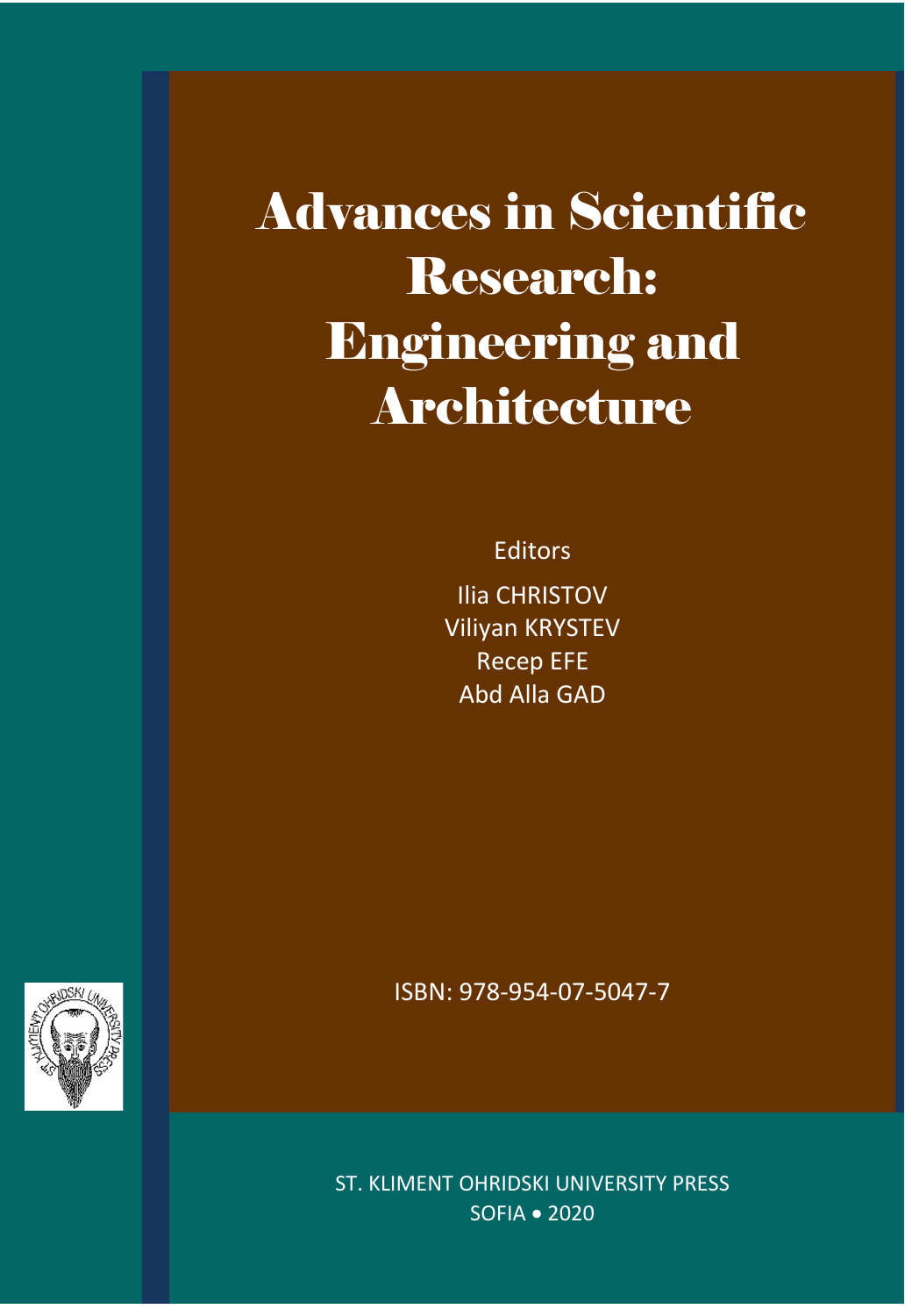# Advances in Scientific Research: Engineering and Architecture

**Editors** Ilia CHRISTOV Viliyan KRYSTEV Recep EFE Abd Alla GAD

ISBN 978-954-07-5047-7



ST. KLIMENT OHRIDSKI UNIVERSITY PRESS

SOFIA • 2020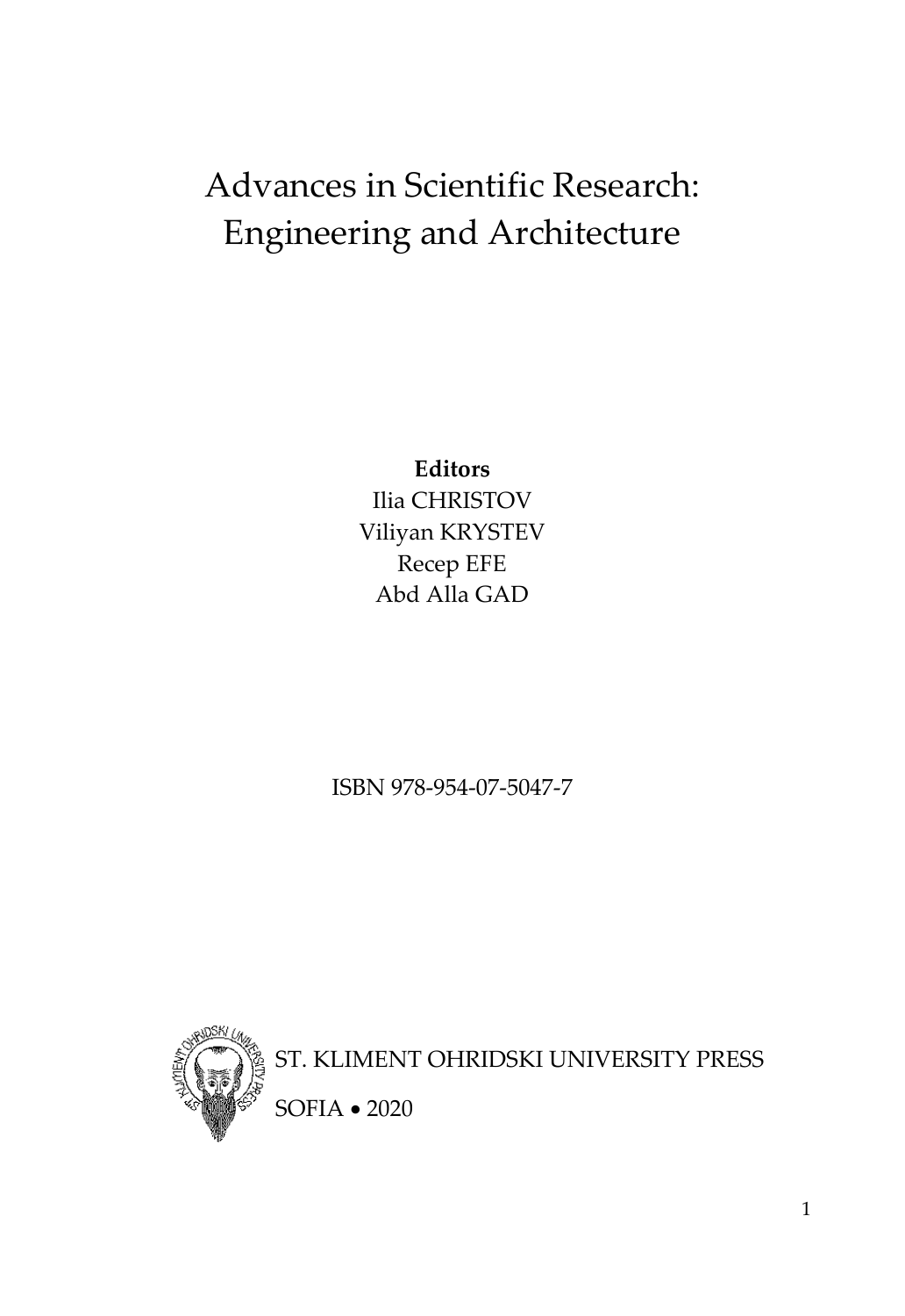#### **Editors**

Prof. Dr. Ilia CHRISTOV Poushkarov Institute for Soil Science, Agrotechnology and Plant Protection - Sofia, Bulgaria

Assoc. Prof. Dr. Viliyan KRYSTEV University of Economics – Varna Faculty of Management Varna - Bulgaria

Prof. Dr. Recep EFE Balıkesir University, Faculty of Arts and Sciences, Department of Geography, 10145-Balıkesir-Turkey

Prof. Dr. Abd Alla GAD National Authority for Remote Sensing and Space Sciences (NARSS), Cairo, Egypt

St. Kliment Ohridski University Press ISBN 978-954-07-5047-7

The contents of chapters/papers are the sole responsibility of the authors, and publication shall not imply the concurrence of the Editors or Publisher.

#### © 2020 Recep Efe

All rights reserved. No part of this book may be reproduced, in any form or by any means, electronic, mechanical, photocopying, recording or otherwise, without prior permission of the editors and authors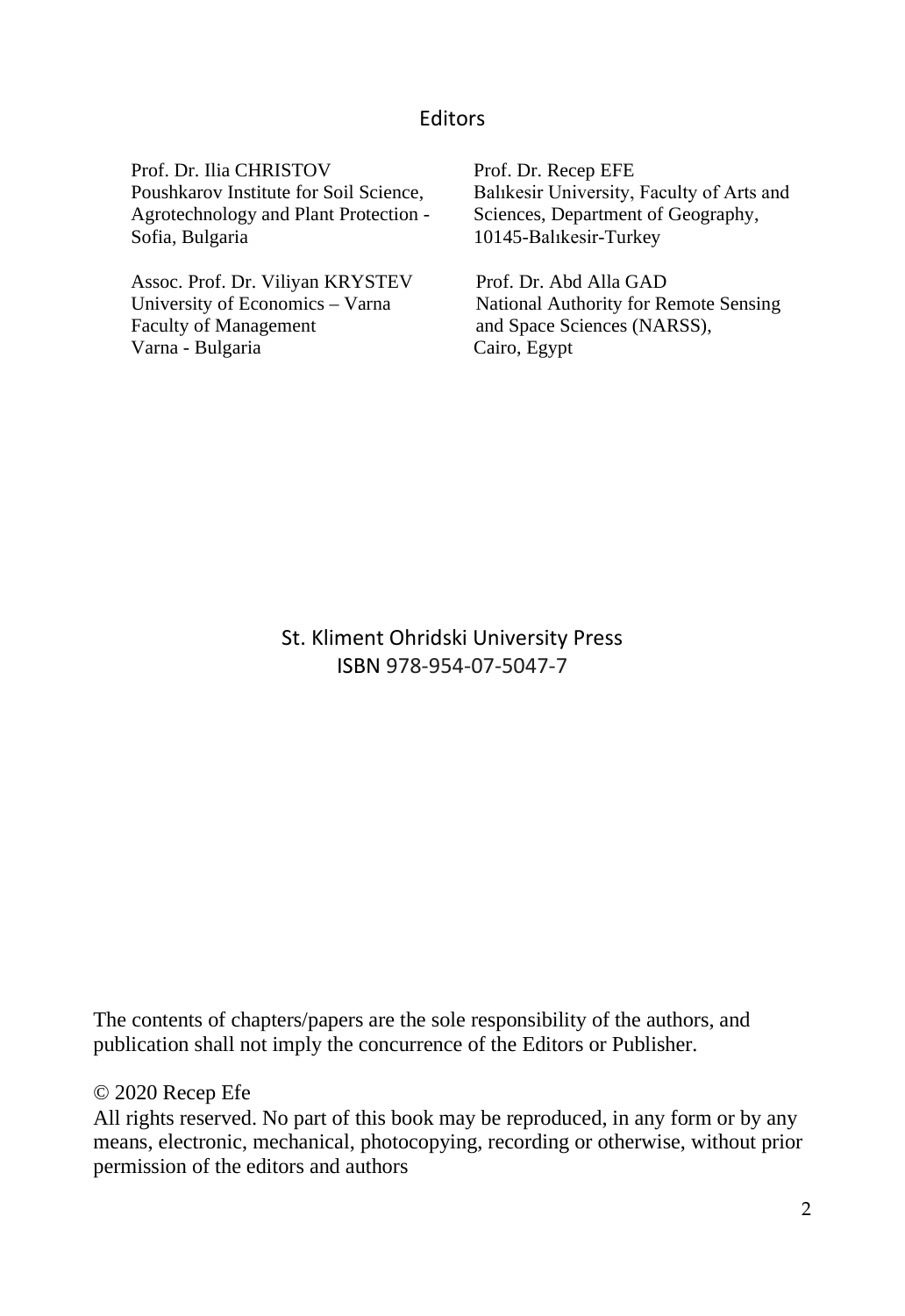# **Contents**

| <b>Section I: LANDSCAPE ARCHITECTURE</b>                                                                                                                        |  |
|-----------------------------------------------------------------------------------------------------------------------------------------------------------------|--|
|                                                                                                                                                                 |  |
| Reactivating an Idle Road: A Greenway Approach for Old Hopa-Borçka Highway                                                                                      |  |
| Banu KARAŞAH and Derya SARI                                                                                                                                     |  |
| Chapter 2 22                                                                                                                                                    |  |
| The Usage Properties of The Garden in Iskenderun Located on The Mediterranean<br>Coast and The Reasons for Choice of Plants in The Garden<br>Elif BOZDOĞAN SERT |  |
|                                                                                                                                                                 |  |
|                                                                                                                                                                 |  |
| Innovative Spatial Design Approach: Biophilic University Campus                                                                                                 |  |
| Aybüke Özge BOZ and Canan CENGİZ                                                                                                                                |  |
|                                                                                                                                                                 |  |
| Landscape Design and Legal Regulations of Children's Playground                                                                                                 |  |
| Gülden SANDAL ERZURUMLU and Orhun SOYDAN                                                                                                                        |  |
|                                                                                                                                                                 |  |
| Dimensions of the Landscape                                                                                                                                     |  |
| Huriye Simten SÜTÜNÇ                                                                                                                                            |  |
|                                                                                                                                                                 |  |
| Landscape in LEED-Certified Buildings: What Matters Most, Aesthetic Concerns<br>or Sustainability?                                                              |  |
| Alev P. GÜRBEY                                                                                                                                                  |  |
|                                                                                                                                                                 |  |
| Determination of Changes in Precipitation and Temperature Values Between 1989-<br>2019 in Niğde Using GIS                                                       |  |
| Orhun SOYDAN and Gülden SANDAL ERZURUMLU                                                                                                                        |  |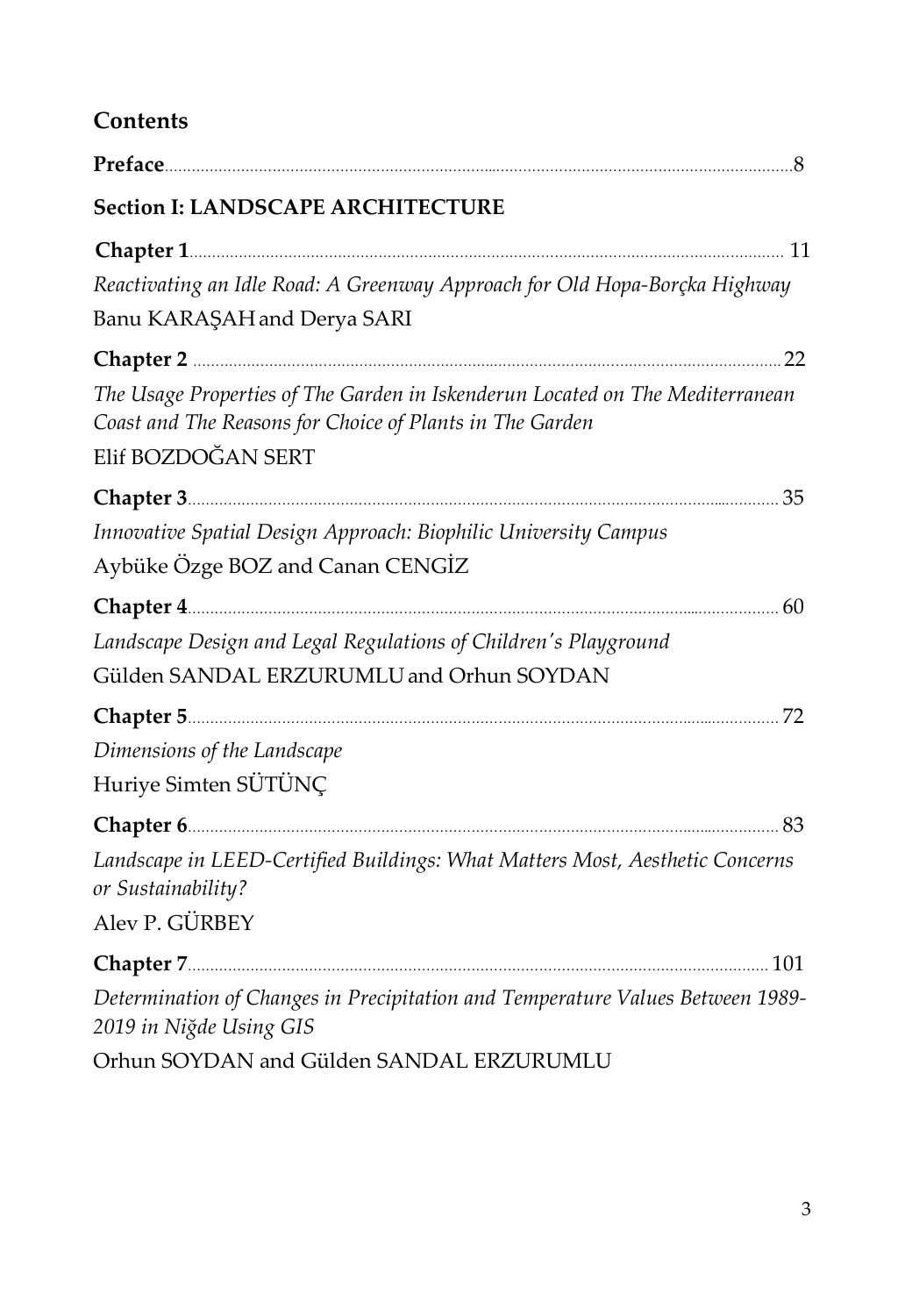| Düzce Great Melen Basin Visual Habitat Quality Assessment and Its Importance<br>in Landscape Rehabilitation / Restoration Plans                                                                                                |
|--------------------------------------------------------------------------------------------------------------------------------------------------------------------------------------------------------------------------------|
| Osman UZUN and Elif GÜLERYÜZ                                                                                                                                                                                                   |
|                                                                                                                                                                                                                                |
| Use of GIS Technology in Land Use Suitability Analysis, LUCIS Model                                                                                                                                                            |
| B. Niyami NAYIM                                                                                                                                                                                                                |
|                                                                                                                                                                                                                                |
| Medicinal-Aromatic and Ornamental Properties of Certain Plants Indigenous to<br>Alpine Rocky Habitats: The Hatila Valley National Park Case                                                                                    |
| Derya SARI                                                                                                                                                                                                                     |
| Chapter 11 [164] [164] [164] [164] [164] [164] [164] [164] [164] [164] [164] [164] [164] [164] [164] [164] [164] [164] [164] [164] [164] [164] [164] [164] [164] [164] [164] [164] [164] [164] [164] [164] [164] [164] [164] [ |
| Planning Approaches in Climate-Friendly Cities                                                                                                                                                                                 |
| Seyhan SEYHAN and Elif BAYRAMOĞLU                                                                                                                                                                                              |
| Chapter 12 [179] [179] [179] [179] [179] [179] [179] [179] [179] [179] [179] [179] [179] [179] [179] [179] [179] [179] [179] [179] [179] [179] [179] [179] [179] [179] [179] [179] [179] [179] [179] [179] [179] [179] [179] [ |
| Characterization of The Rural Landscapes of a Mediterranean Highland                                                                                                                                                           |
| Meryem ATİK Veli ORTAÇEŞME and Emrah YILDIRIM                                                                                                                                                                                  |
| Chapter 13 [194] [194] [194] [195] [195] [195] [195] [195] [195] [195] [195] [195] [195] [195] [195] [195] [195] [195] [195] [195] [195] [195] [195] [195] [195] [195] [195] [195] [195] [195] [195] [195] [195] [195] [195] [ |
| Determining the Impact of Various Surfaces in Open Green Areas of Iskenderun<br>Coastal Band on Thermal Comfort                                                                                                                |
| Mehmet ÇETIN, Efdal KAYA, Elif BOZDOĞAN SERT <sup>,</sup> Zehra Tuğba<br>GÜZEL, Fatih ADIGÜZEL and Şenay GÜNGÖR                                                                                                                |
| 211                                                                                                                                                                                                                            |
| Raising Awareness of the World Heritage Sites in Turkey: The Current Situation<br>and Their Contributions to Cultural Heritage Tourism                                                                                         |
| A. Esra CENGİZ, Demet DEMİROĞLU and Aybike Ayfer KARADAĞ                                                                                                                                                                       |
| Chapter 15<br>237                                                                                                                                                                                                              |
| Forest Therapy (Shinrin-Ryoho) and Forest Bathing (Shinrin-Yoku): new function<br>proposals for protected areas                                                                                                                |
| Alev P. GÜRBEY, Mark Nadir RUNKOVSKI and Irmak IŞIK                                                                                                                                                                            |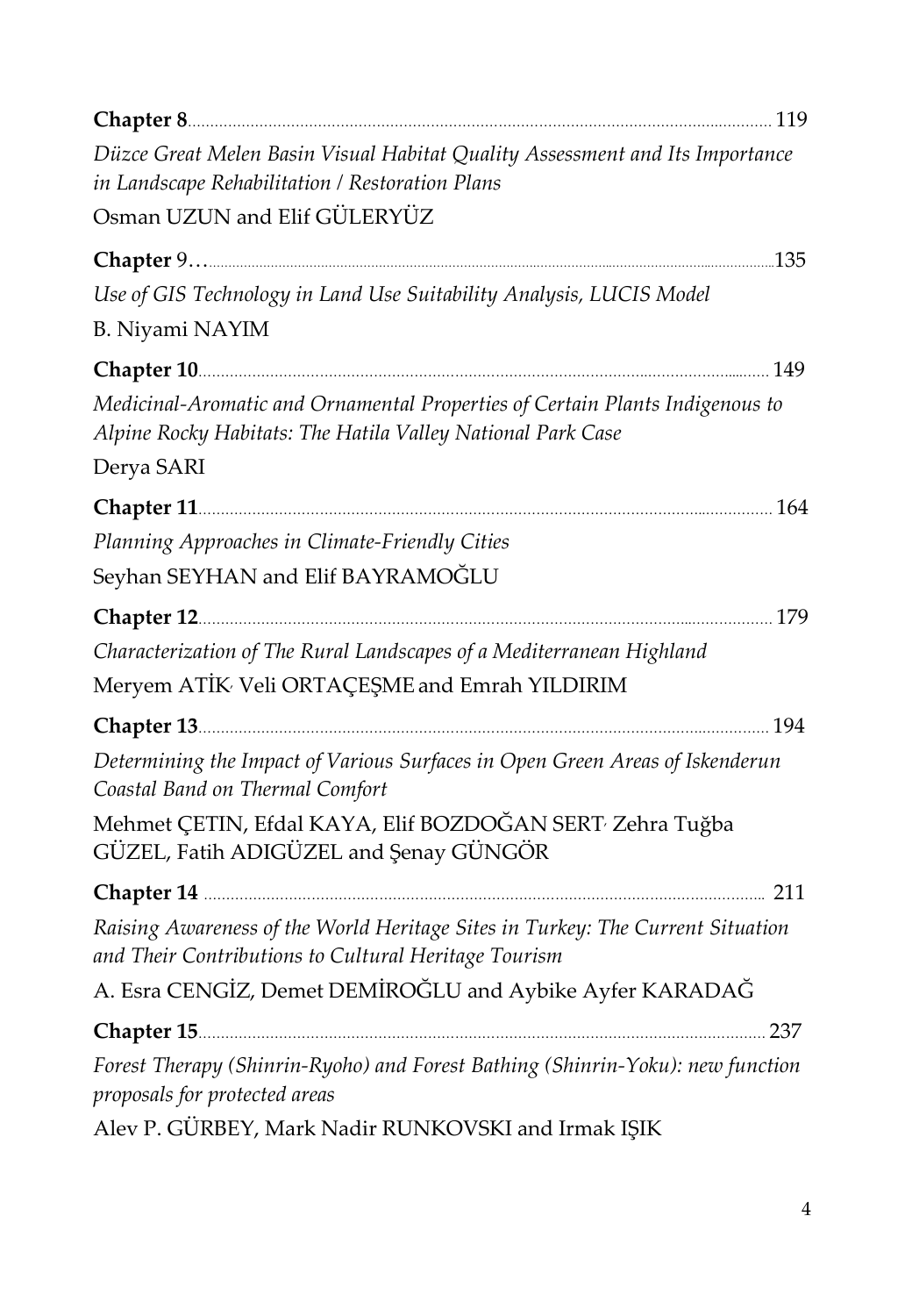| Chapter 16 257                                                                                                                                                                                                                                 |  |
|------------------------------------------------------------------------------------------------------------------------------------------------------------------------------------------------------------------------------------------------|--|
| Landscape Restoration in River and Wetland Ecosystems                                                                                                                                                                                          |  |
| Emine KELEŞ and Osman UZUN                                                                                                                                                                                                                     |  |
|                                                                                                                                                                                                                                                |  |
| Properties of Timber as a Natural Design Material of Landscape                                                                                                                                                                                 |  |
| B. Niyami NAYIM                                                                                                                                                                                                                                |  |
|                                                                                                                                                                                                                                                |  |
| <b>Section II: ARCHITECTURE</b>                                                                                                                                                                                                                |  |
|                                                                                                                                                                                                                                                |  |
| Ottoman Baroque Architecture: Turkish Baroque                                                                                                                                                                                                  |  |
| <b>Aley ERARSLAN</b>                                                                                                                                                                                                                           |  |
|                                                                                                                                                                                                                                                |  |
| Architects' Designs and Roles at The Mars' Environment: Conceptual Architecture                                                                                                                                                                |  |
| at Extreme Conditions of Martian Habitat                                                                                                                                                                                                       |  |
| Ufuk Fatih KÜÇÜKALİ and Veli Rauf VELİBEYOĞLU                                                                                                                                                                                                  |  |
|                                                                                                                                                                                                                                                |  |
|                                                                                                                                                                                                                                                |  |
| Interior Landscape Plants and Environmental Functions                                                                                                                                                                                          |  |
| Hilal KAHVECİ and Parisa GÖKER                                                                                                                                                                                                                 |  |
|                                                                                                                                                                                                                                                |  |
| Structure Studies in Architecture                                                                                                                                                                                                              |  |
| Meltem ÖZÇAKI                                                                                                                                                                                                                                  |  |
| Chapter 22 <u>[</u> [11] 23.393 [12] 23.393 [12] 24.35 [12] 24.35 [12] 25.393 [12] 25.393 [12] 25.393 [12] 25.393 [12] 25.393 [12] 25.393 [12] 25.393 [12] 25.393 [12] 25.393 [12] 25.393 [12] 25.393 [12] 25.393 [12] 25.393 [12] 2           |  |
| Evaluation of The Concept of Urban Poverty Within the Scope of Transformation                                                                                                                                                                  |  |
| <b>Studies</b>                                                                                                                                                                                                                                 |  |
| Özlem Candan HERGÜL and Gözde SAYIN                                                                                                                                                                                                            |  |
| Chapter 23 <u>[</u> [11] 403 [12] 403 <b>[12] 403</b> [12] 403 <b>[12] 403</b> [12] 404 [12] 405 [12] 405 [12] 405 [12] 405 [12] 407 [12] 407 [12] 407 [12] 407 [12] 407 [12] 407 [12] 407 [12] 407 [12] 407 [12] 407 [12] 407 [12] 407 [12] 4 |  |
| Evaluation of Historic Urban Landscape Approach; Case of Malaga, Spain                                                                                                                                                                         |  |
| Parisa GÖKER and Hilal KAHVECI                                                                                                                                                                                                                 |  |
| Chapter 24 2000 2000 218                                                                                                                                                                                                                       |  |
| Functional Performance After Re-use in Traditional Houses                                                                                                                                                                                      |  |
| Şebnem ERTAŞ BEŞİR and İrem BEKAR                                                                                                                                                                                                              |  |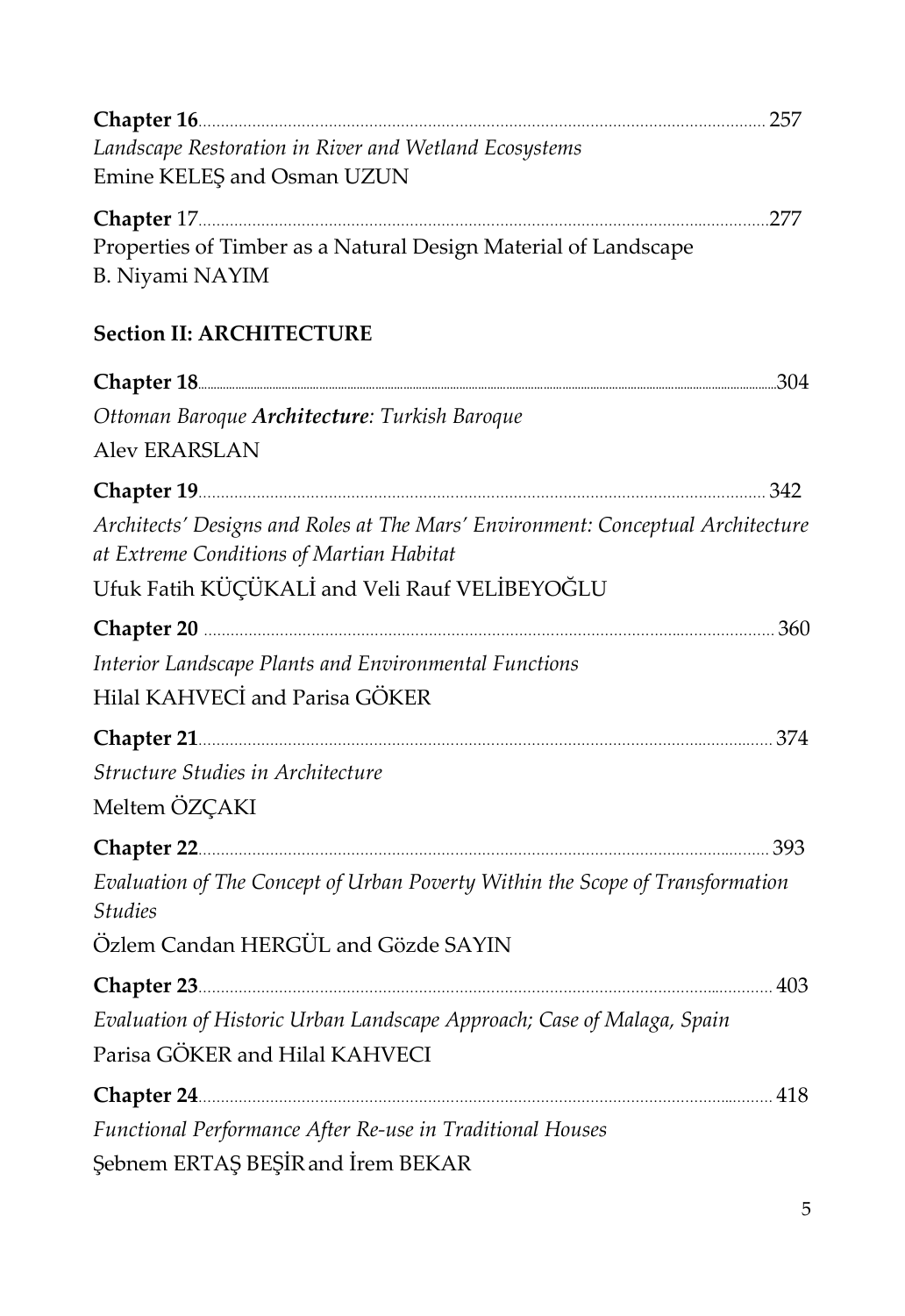| Chapter 25 <u>[</u> [11] 429 [12] 429 [12] 429 <b>[12] 429</b> [12] 429 <b>[12] 429</b> [12] 429 <b>[12] 429</b> [12] 429 <b>[12] 429</b> [12] 429 <b>[12] 429</b> [12] 429 [12] 429 [12] 429 [12] 429 [12] 429 [12] 429 [12] 429 [12] 429 [12] 429 [12] 429 |
|--------------------------------------------------------------------------------------------------------------------------------------------------------------------------------------------------------------------------------------------------------------|
| Typological Variations of The Courtyard House with Iwan Tradition. A<br>Comparative Analysis of Examples in Syria, Egypt, Iraq And Iran<br><b>Alev ERARSLAN</b>                                                                                              |
| <b>Section III: AGRICULTURE</b>                                                                                                                                                                                                                              |
|                                                                                                                                                                                                                                                              |
| Trends in crop quality under changing climates<br>Brigitta TÓTH, Csaba JUHÁSZ, László HUZSVAI and Makoena Joyce<br><b>MOLOI</b>                                                                                                                              |
| Chapter 27 <u>2008</u> 2014 2014 2022 2023 2024 2024 2034 204                                                                                                                                                                                                |
| Evaluation of Greenhouse Growing Enterprises by Benefiting from the Young<br>Farmer Project in Konya<br>Alime Ülkü ERMETİN and Cennet OĞUZ                                                                                                                   |
| .511                                                                                                                                                                                                                                                         |
| Economic Analysis Results of Sheep Enterprises: The Case of Konya Province,<br>Turkey<br>Cennet OGUZ, Hüsniye ÖZER and Rüveyde YILMAZ                                                                                                                        |
| <b>Section IV: FORESTRY</b>                                                                                                                                                                                                                                  |
| Chapter 29 526                                                                                                                                                                                                                                               |
| Effects of projects aimed at reducing the consumption of firewood in forest villages<br>by Department of Forest Village Relations (DoFVR): The case study Zonguldak<br>Regional Directorate<br>Ufuk COŞGUN                                                   |
| 542                                                                                                                                                                                                                                                          |
| Determination of Factors Affecting Log Sale Price of Black Pine (Pinus nigra<br>Arnold.) (Case Study: Karabük Forest Enterprise)                                                                                                                             |
| Ufuk COŞGUN                                                                                                                                                                                                                                                  |
| <b>Section V: EARTH SCIENCE</b>                                                                                                                                                                                                                              |
| 560<br>Chapter 31                                                                                                                                                                                                                                            |
| Assessment of 50 years (1970-2019) Climate Change perspective in Iran based on<br>Temperature, Precipitation and Adaptation Strategies.<br>Seyed Esmaeil ASGHARPOUR, Aminfazl KAZEMI, and Hamideh DALAEI                                                     |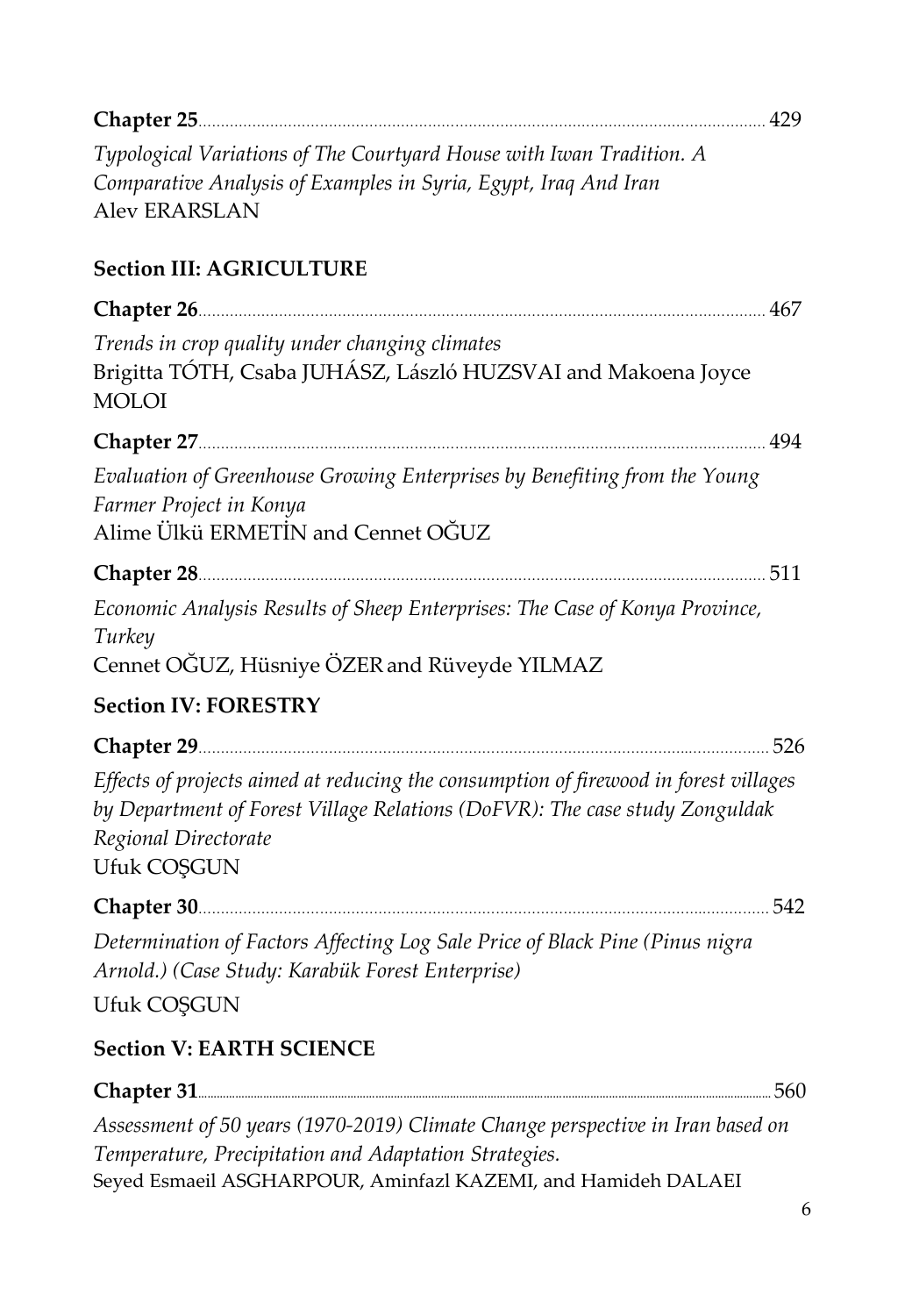### **Chapter 33**

# **Towards a development of Spectral Signature database supporting soil and vegetation cover assessment, based on Egyptian case studies**

#### **Abd Alla GAD and Ghada KHDERY**

*National Authority for Remote Sensing and Space Sciences, Egypt*

#### **Introduction**

The term "Spectral signature" refers to the radiometric feature, resulted due to the presence or absence of different surface absorption features, as well as location and form. Figure 1 illustrates an example of Vegetation Reflectance Curve, considered as spectral signatures for the plant. Each of other material and vegetation type is characterized by a unique spectral signature, as shown in Figure 3.



**Figure 1.** Vegetation Reflectance Curve, considered as spectral signatures for the plant

The aims of the analysis, at First of all, concern checking the relationship between soil physical and chemical characteristics, in one hand and spectral reaction in the other hand. It is also aimed to test the relation between plant species and status, on one hand, and spectral radiometric behavior of plant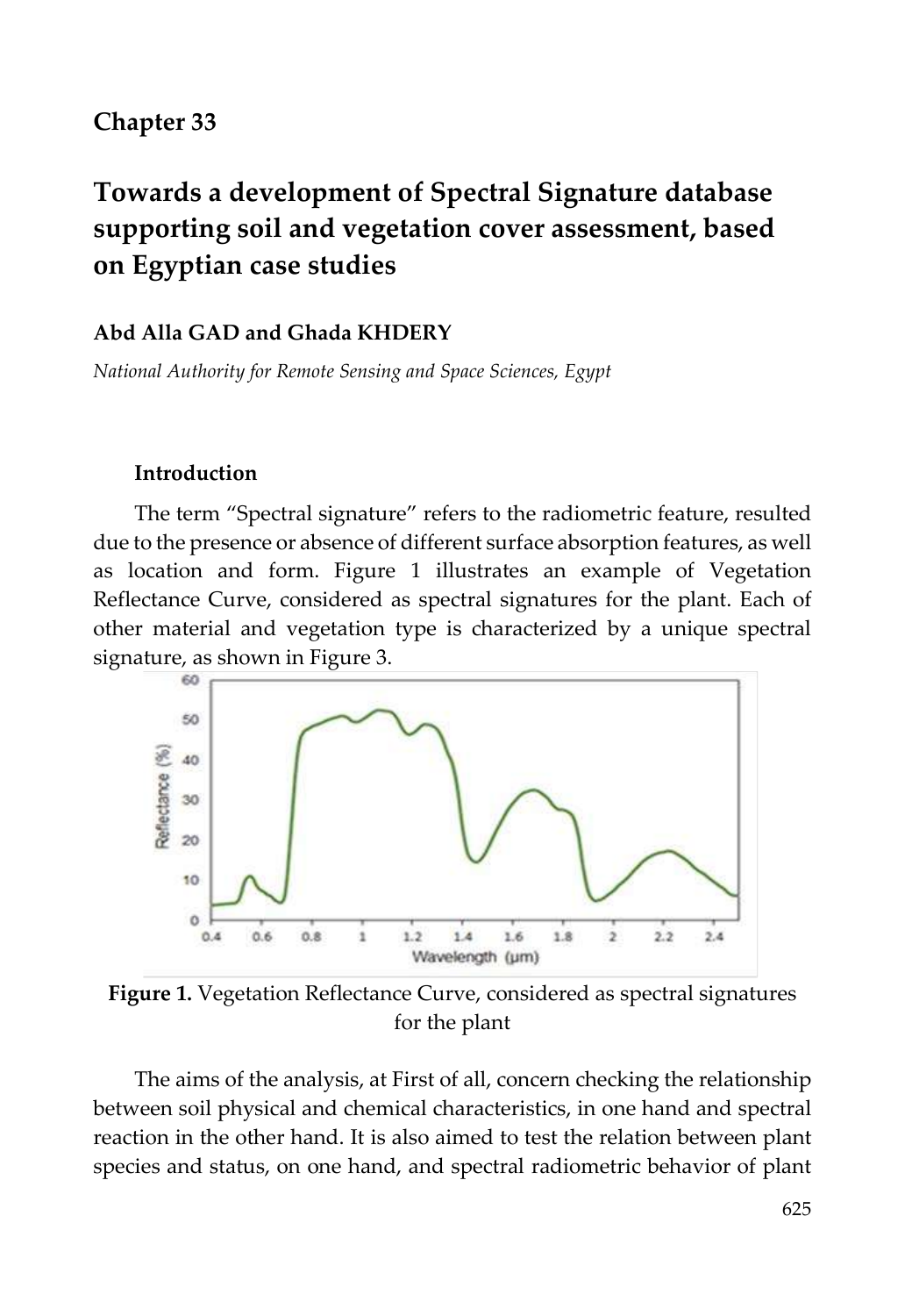sectors, on other hand. If such relation is confirmed, it would be worthy to call for developing soils and plant signatures database to support intensive survey needed in persecution farming and assist image processing.The Management processes of an agricultural systems depend on the success in production cost control and capability to increase productivity. Varity of analyses are needed to be elaborated and understood to obtain a better agriculture outcome response from same inputs (van Vuuren et al., 2006). The combined Visual and Near Infra-Red (VIS-NIR) technology has the potentiality to detect fine-scale spatial variability of soil. Moreover, results sound to be very accurate according to Viscarra Rossel and McBratney (2008). The same technology has been used in assessing grain, fertilizers and soil qualities, where results confirmed the rapidness, convenience to analyze many soil constituents at the same time (Ben-Dor and Banin, 1995; Faraji et al., 2004; Mohan et al., 2005). The optimized VIS-NIRS soil properties include determination of soil moisture, soil organic carbon content (SOC), electrical conductivity (EC), cation exchange efficient Capacity (CEC), soil acidity, other macro and microelements (Dunn et al., 2002; Velasquez et al., 2005). Absorption in the near-infrared spectral region (780.2500 nm) is dominated by molecules that contain strong bonds between light atoms. Specifically, these are molecules that contain C-H, N-H or O-H bonds. This fact confirms that the near infrared region is specifically useful for measuring forms of carbon, nitrogen and water, in a rapid and non-destructive analytical tool (Chang and Laird, 2002).

### **1. Needs for frequent soil and vegetation monitoring**

The cultivable soil is a rather important element in agriculture sustainability. The equilibrium character of soil state with surrounding conditions interprets the soil dynamic nature. For instance, ground water level changes have its impact on the soil salinity hence on growing vegetation type and status.

The success of agricultural sustainability depends on the permanent control on soil conservation and plant protection against diseases and nutrients deficiency. Different soil analyses processes are needed to be carried out, along crop production periods. Such continued monitoring allows to find out, in the right time, best inputs that can be applied for better proposed outcomes (van Vuuren et al., 2006). VIS-NIRS technology has the capability to detect spatial variations of soil at a fine scale. In addition, the findings can be very precise, as seen in their analysis by Viscarra Rossel and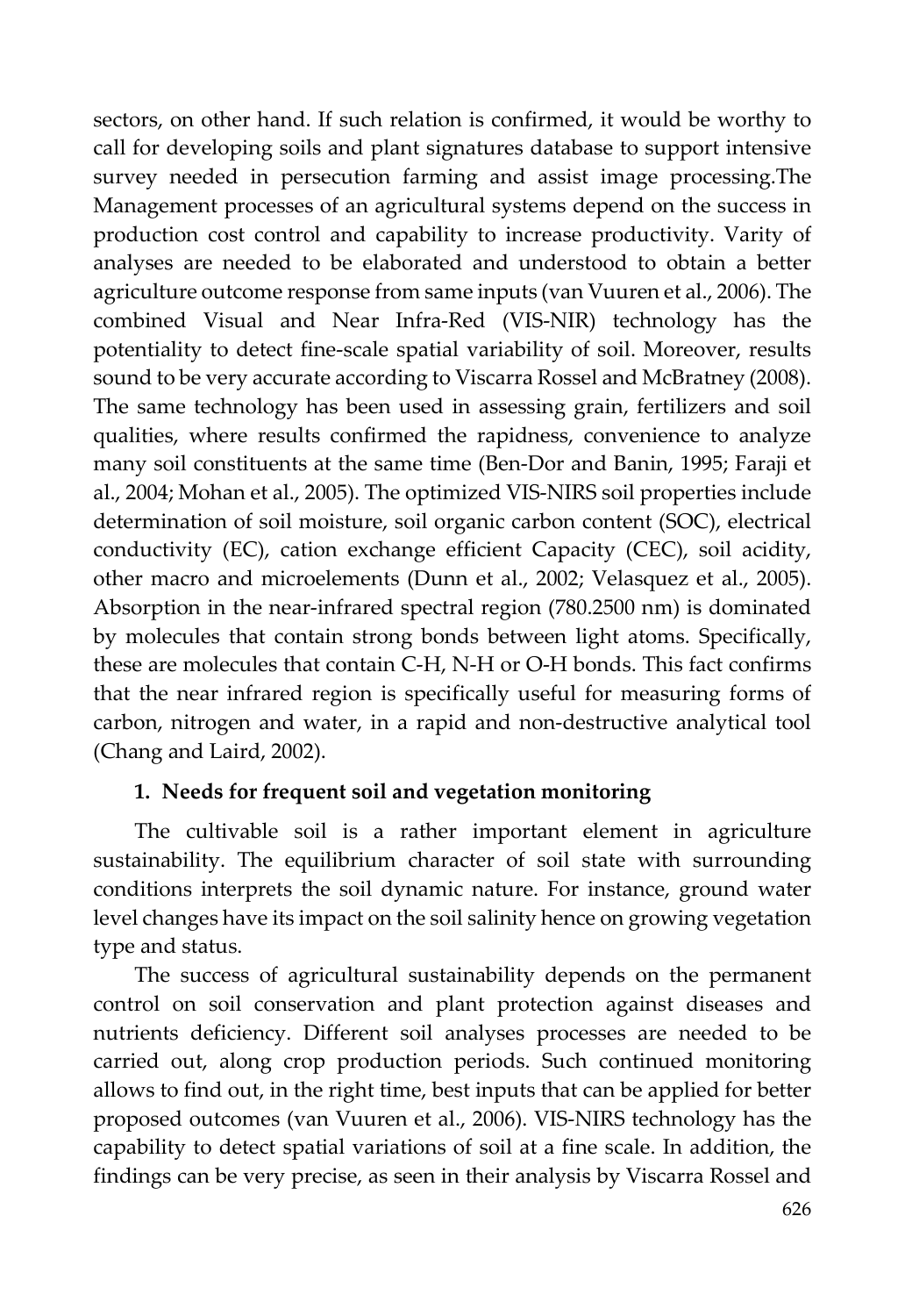McBratney (2008). Unfortunately, a change in mindset is required from the traditional soil and planting approach to the adoption of the VIS-NIRS system for precision agriculture, as van Vuuren et al. (2006) emphasized. AI-Abed, Samson and Lewis (1989) concluded that Precision farming, intensive data is collected to proceed with agricultural system activities. It is important to collect data resources capable of collecting reliable information on the field to support management decisions. Image processing techniques are one of the difficult methods that can be used to collect information on field conditions.

#### **2.Recent soil and vegetation monitoring technologies**

Coincidence and utilization of vast progress in scientific technologies are rather advantageous. For conserving all-natural terrestrial resources. Soil Survey is one of the services, within the NRCS. It provides technical assistance to help human being preserve, improve, and maintain their natural resources and climate.

It should be highlighted that the main soil survey purpose and logic continue to be constant, however, the soil surveyor's ability to record, assemble, and present information has progressed. The major Such continuous soil data updates enables land managers to best manage natural resources. As soil moisture monitoring is the key to ensuring good irrigation management decisions soil scout is a recent developed good sensor example that enable land use related water and energy optimization in an exceptional detail and ease by providing a future-proof below-ground monitoring system. It provides the only wireless sensors capable of transmitting moisture, temperature and salinity data in near real-time out-of-sight performance from up to 2 meters / 6 feet below the surface. Understanding what's happening below the soil surface is critical for many industries. Soil Scout takes monitoring to the next level by providing a detailed view into infield variation, enabling our customers to expand the Precision Agriculture approach to all land use challenges, be that smart farming, irrigation control or turf quality optimization. Soil Scout provides critical insight into data from deep below the surface wirelessly, enabling 365x24 insight and profiling which allows end user to perform better, understand their operations deeper and reduce water and energy use by up to 50%.

### **3.Spectroradiometers Instrument**

The technical market offers both types of spectroradiometers, a portable one equipped for Field measurements and other for laboratory ones. They are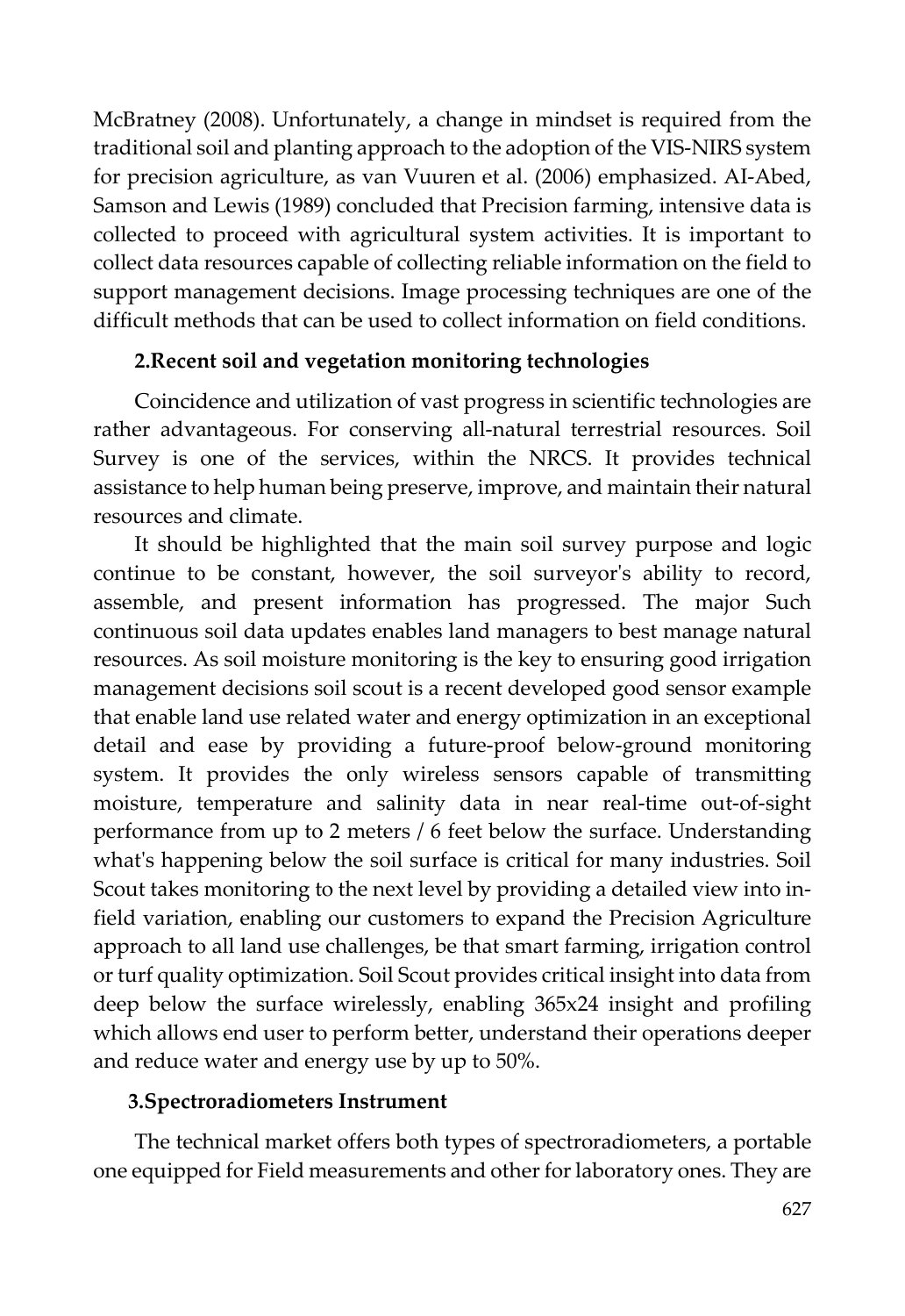available from 300 to 1000 nm in three wavelength ranges (Fig. 2). Portable Spectroradiometer is used for field measurements as well as laboratory measurements in three wavelength ranges from 340 to 1100 nm. Measurement of the spectral production (energy flux intensity, photon flux density or luminance of various radiation sources (often for plant, soil or human lighting), and reflectance and transmission measurements of natural and synthetic surfaces and materials (often plant Lab Spectroradiometers and canopies).



**Figure 2:** Hand held Spectroradiometer Devices for collecting crop related information (A) Spectroradiometer, (B) SPAD 502, and (C) leaf area meter

#### **4.Spectro-Radiometric measurement for soils and vegetation**

Spectro-Radiometry is the spectral reflectance generated values, generated by the presence or absence, the location and shape of a particular material. Absorption characteristics "Signature of a material" is a Spectral Reflectance Curve. Such curve displays light reflectance from a surface within a wavelength range, such as paper. In the visible spectrum, as a way of determining the colour of the product as seen in figure (3) for soils, waste, and vegetation. Light absorption by leaf pigments dominates the reflectance spectrum in the visible region (400–700 nm) with respect to the vegetation. For photosynthesis, chlorophyll pigments a and b selectively absorb wavelengths of blue (400–500 nm) and red (600–700 nm). Less absorption over the "gray" wavelengths (500–600 nm) results in clear green appearance of good flora. In addition to the red and blue pigment, xanthophyll, the carotene portion, characterized by a yellow to orange-red pigment, causes strong absorption in the blue wavelengths (400–500 nm). Stressed vegetation blocks off a different spectral signature which correlates with the stress effect on the different pigments of the leaves. In comparison, wavelengths near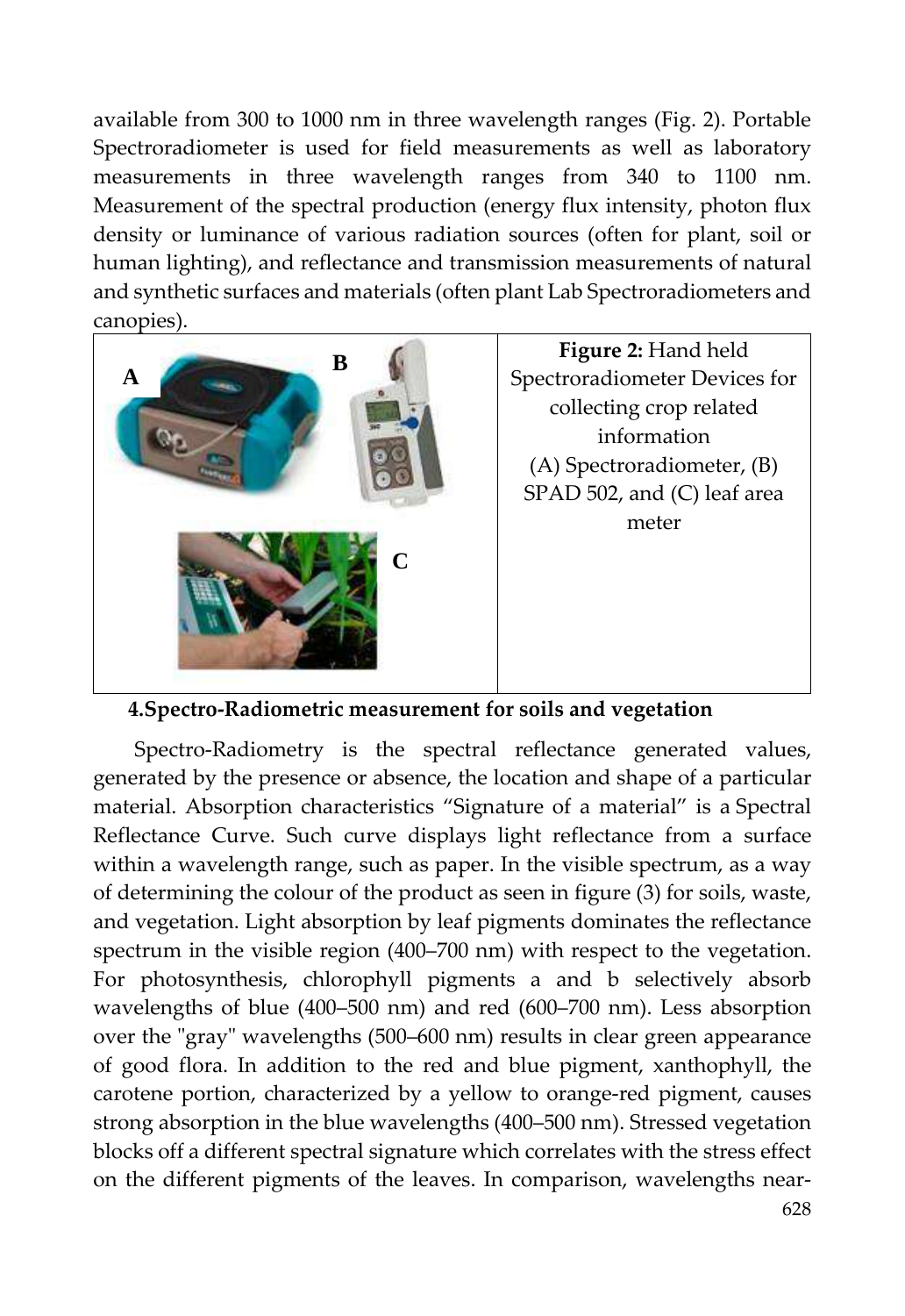infrared (700–1300 nm) are transmitted and reflected, dependent on leaf structural characteristics, which results in a high near-infrared (NIR) plateau, depending on the structural features of the leaf. The sharp rise in reflection between red and NIR regions is known as the red edge and is used in the identification of plant stress. The Middle Infrared (MIR) region (1300–2500 nm) is dominated by soil and leaf water absorption, particularly at 1400 and 1900 nm with the reflectance; When the water content of liquid leaves decreases (see Figure 3).



**Figure 3:** Spectral Reflectance Curves of Water, Green grass, Dry Grass and Soil surfaces.

The new approach sounding in soil sampling is the need for real time continuous soil monitoring. Such approach is generated by the precision farming to endorse the decision support, where extensive accurate data are used in the practice of the agricultural system. Early attempts involving spectroradometer in soil survey were to detect imaged soil and soil reflectance of textural features. The purpose was to create a correction factor to determine the soil parameters using the soil spectrophotometer in real time and to investigate the probability of using the textural image features to predict soil humidity in both surface and surface horizons. The soil spectrophotometer approach, as a real time information gathering tool, has been developed and tested both in field and laboratory (Shibusawa *et al.,*  1999, 2000; I Made, Anom *et al.., 2000a;* 2000b; 2001). The results show a very law prediction accuracy, in case original reflectance data were used without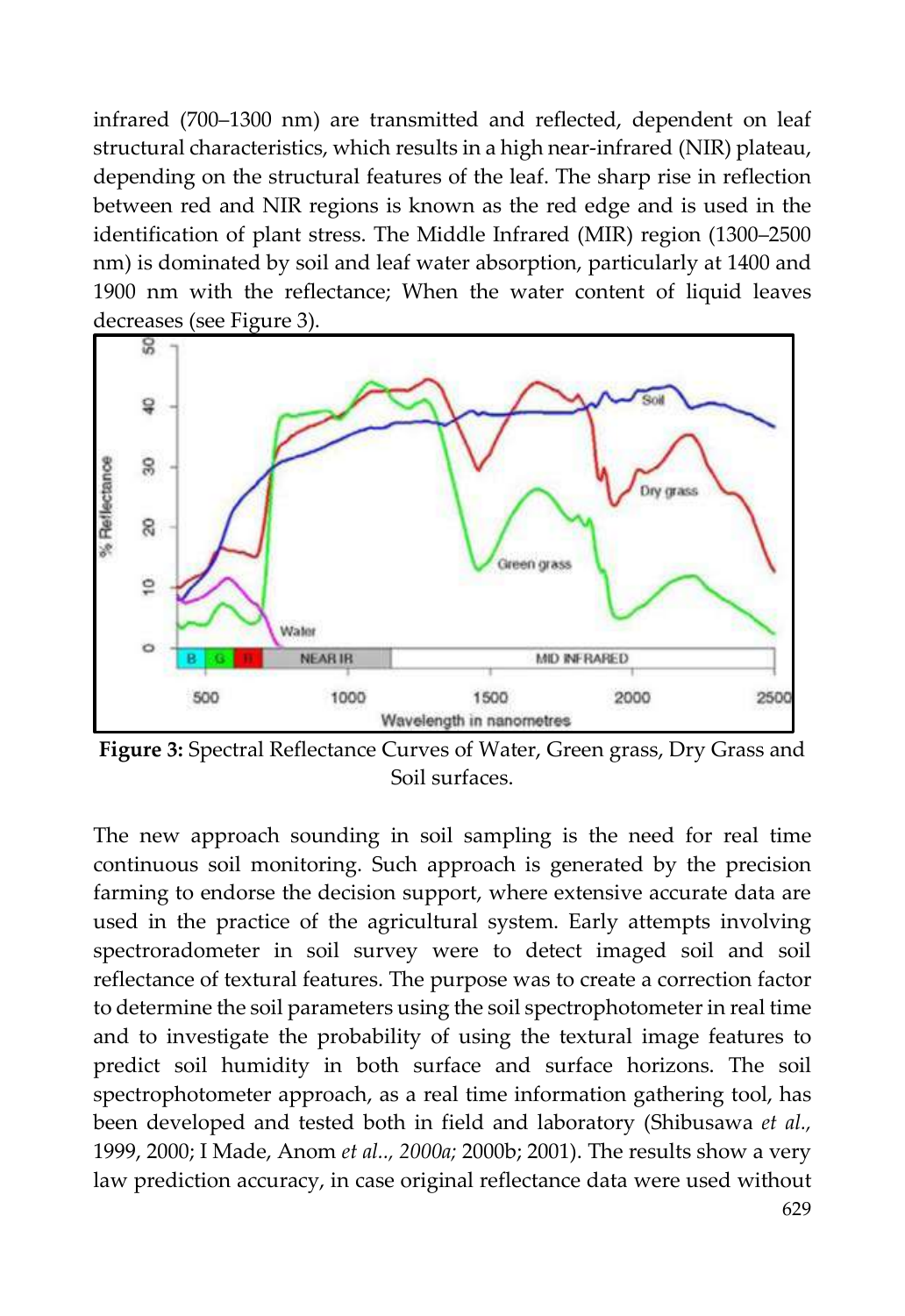any pretreatments. Applying pretreatments on reflectance values lead to increase the prediction accuracy, Moreover, it is recently realized that prediction of soil parameters changed with time and form of soil. Many attempts have been made to improve the accuracy and repeatability of the predictive models, such as observing the influence of the surface angle, surface condition and surface temperature on soil absorbance (Sato 2001). This was shown by the study that was made in the laboratory. The surface condition greatly affected soil reflectance; however, further observations are still needed to find out the surface condition role on soil reflection. The textural image analysis is applied in these experiments to search that soil surface condition effect on soil reflectance. A link between the textural characteristics of soil image and reflection have been used to assess the soil parameters, using a real time soil spectrophotometer values and to analyses the likelihood of use, predict soil humidity content and other underground soil parameters.

# **5. Case Study: Spectral signature of Alluvial Nile soils, Al- Baheria governorate, Egypt**

#### **5.1. General**

The case study is one of the early attempts to investigate the hyperspectral characteristics of alluvial soils of Nile Delta, in relation with plant species and status, at Al Baheria governorate, Egypt. Finding such relation would support the hypothesis relating object characteristics and spectral signatures. The results also assist to understand the vegetation structure responding to growth environment, including water and soil characteristics. Spectral reflectance of plants and soil surfaces were recorded, using ASD field Spec, Various hyperspectral indices for collected representative soil surface sites and associated plant covers. First the optimal waveband was chosen then the optimal wavelength to differentiate the taxa studied using ANOVA analysis.

Al-Beheira Governorate is one of the most important Governorates in Egypt, Located in the Apartment north Delta region south of Alexandria. It is administratively sub-divided into 13 administrative districts or Markaz. Kowm Hamadah and Abu Al-Matamir are the largest two districts in the Governorate, covering 1683.5 and 1278.6 km2, representing 26.4% and 20.1% of the total area respectively. Gad (2011) referred, on bases of a developed land resources database (Figure 4) that the medium size districts are located in the alluvial landscape area (i.e. Kafr Al–Dawar, Abu Homos and Damanhour) ranging between 582.4 km2 and 389.9 km2, representing 9.1% to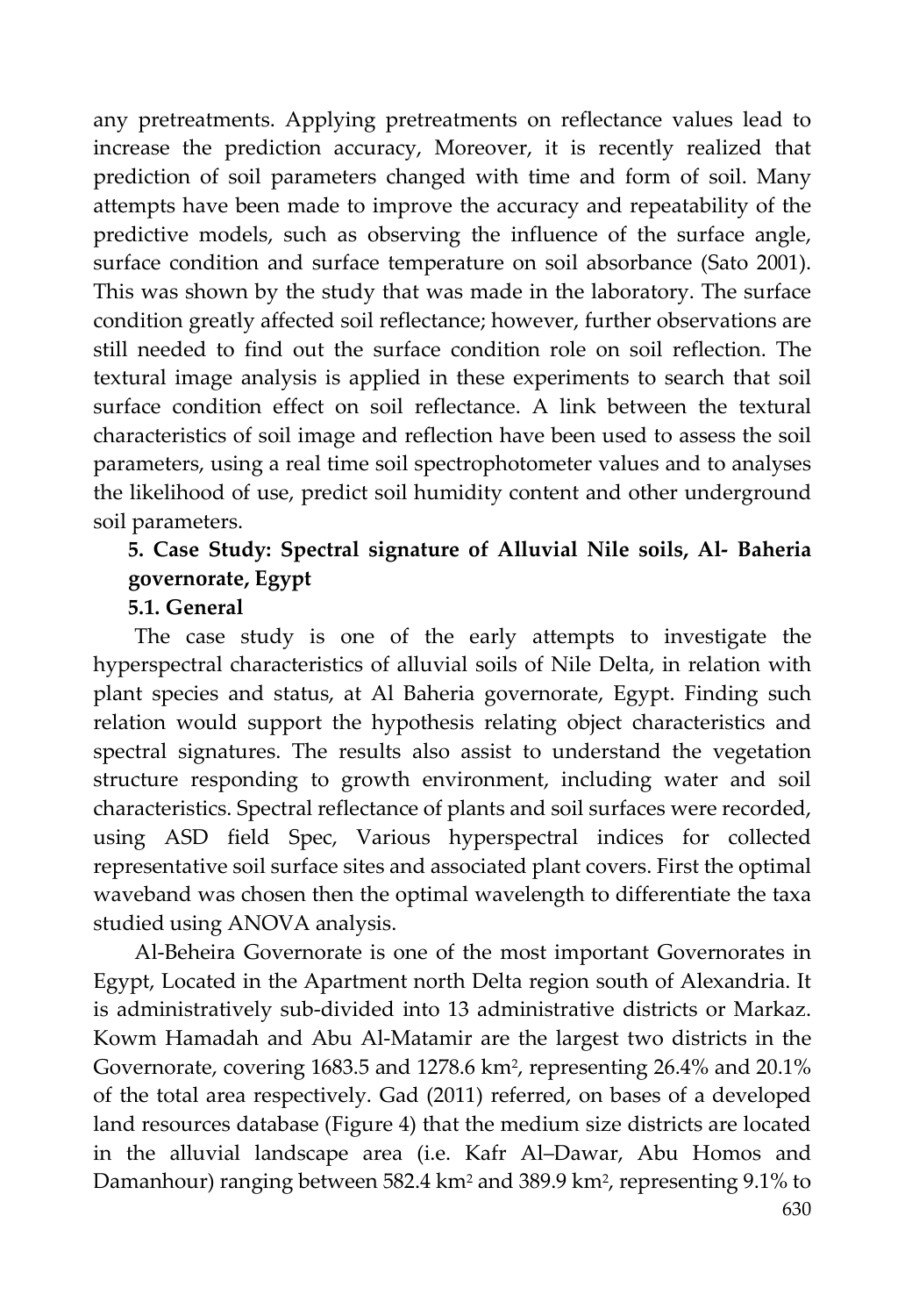#### 6.1% respectively.



**Figure 4:** Main soil conditions included in the database of Al-Beheira Governorate (Cited from Gad, 2011)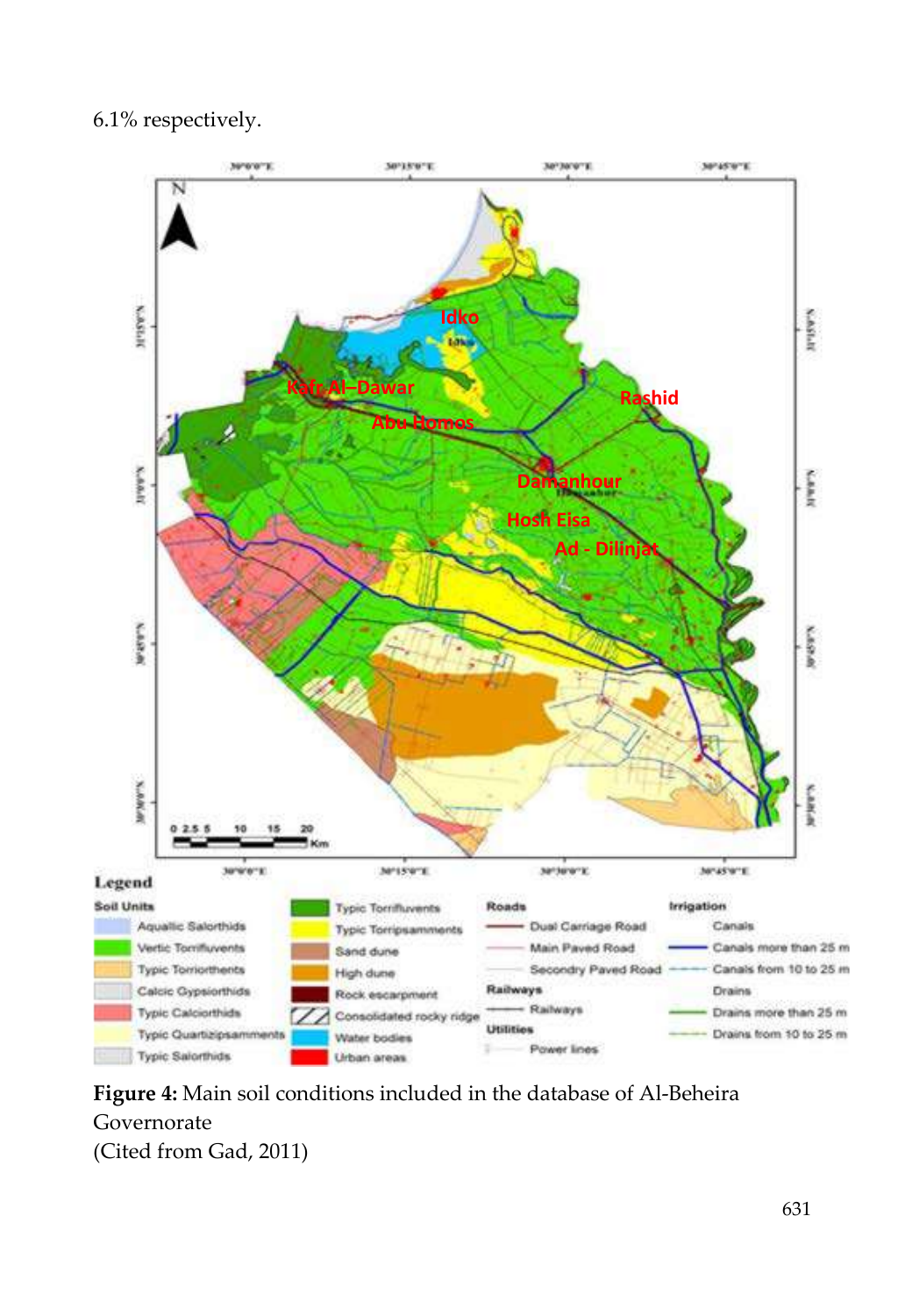The other districts (i.e. Rashid, Idko, Al-Mahmoideyah, Al-Rahmaneyah, Shubrakhit, Hosh Eisa, Itay Al-Baroud and Ad-Dilinjat) cover relatively small areas. Their areas range between 379.9 km<sup>2</sup> in Al- Dilinjat and 197.7 km<sup>2</sup> in Rashid district representing 5.9% and 3.1% respectively.

The study area, Al-Beheira governorate, is located in the northern Nile Delta coast of Egypt. Its capital is the city of Damanhur. The name "Al-Beheira" means 'the Lake' in Arabic, and true to its namesake, the governorate is home to many water bodies of the Delta region. This governorate is particularly important because of the city of Rosetta, which is one of the most important port cities in Egypt. El-Beheira governorate is not a highly-populated region, and is rich in the cultivation of cotton, potato, and dates; giving rise to the related industries of potato processing, picking dates and cotton textile industry.

The soil map Displays the distribution of different subgroups of soil, where the *Vertic Torrifluvents,* characterized by fine texture ranging from clay to clay loam, is dominating the soil types and It is concentrated in the alluvial region. It occupies an area of 3026.2 km2, accounting for 47.8 % of the land. The Traditional *Torripsamments* and Typic *Torrifluvents* sub-great classes conflict with the previous one within the 550.0 km2 and 428.8 km2 alluvial landscapes covering 8.7 % and 6.8 % respectively. The *Typic Haplocalsids* subgroup protects important areas around Idko and Mariout lakes, with a total of 536.7 km2 representing 8.5% of total Governorate.

Limited patches of sub-great groups *Typic Aquisalids, Typic Haplosalids and Typic Calcigypsids* soil interfere with *Typic Haplocalsids* soils covering an areas of  $28.0$ ,  $72.3$  and  $1.8$  km<sup>2</sup> representing  $0.4\%$ ,  $1.1\%$  and  $0.03\%$  respectively. These soils are characterized by medium to fine texture and possibility of salinization and water logging

The *Typic Quartizpsamments* sub-great group, characterized by coarse sandy texture covering An region of 994,4 km2 (15% of the soil) situated in the south-western part of the Governorate, adjacent to sand dune areas. It is also interfered by the *Typic Torriorthents* sub-great group, covering small patches having an area of improved product km2 representing 1.7 % of total soil area.

**Table 1.** Areas and frequencies of different soil types, Al-Beheira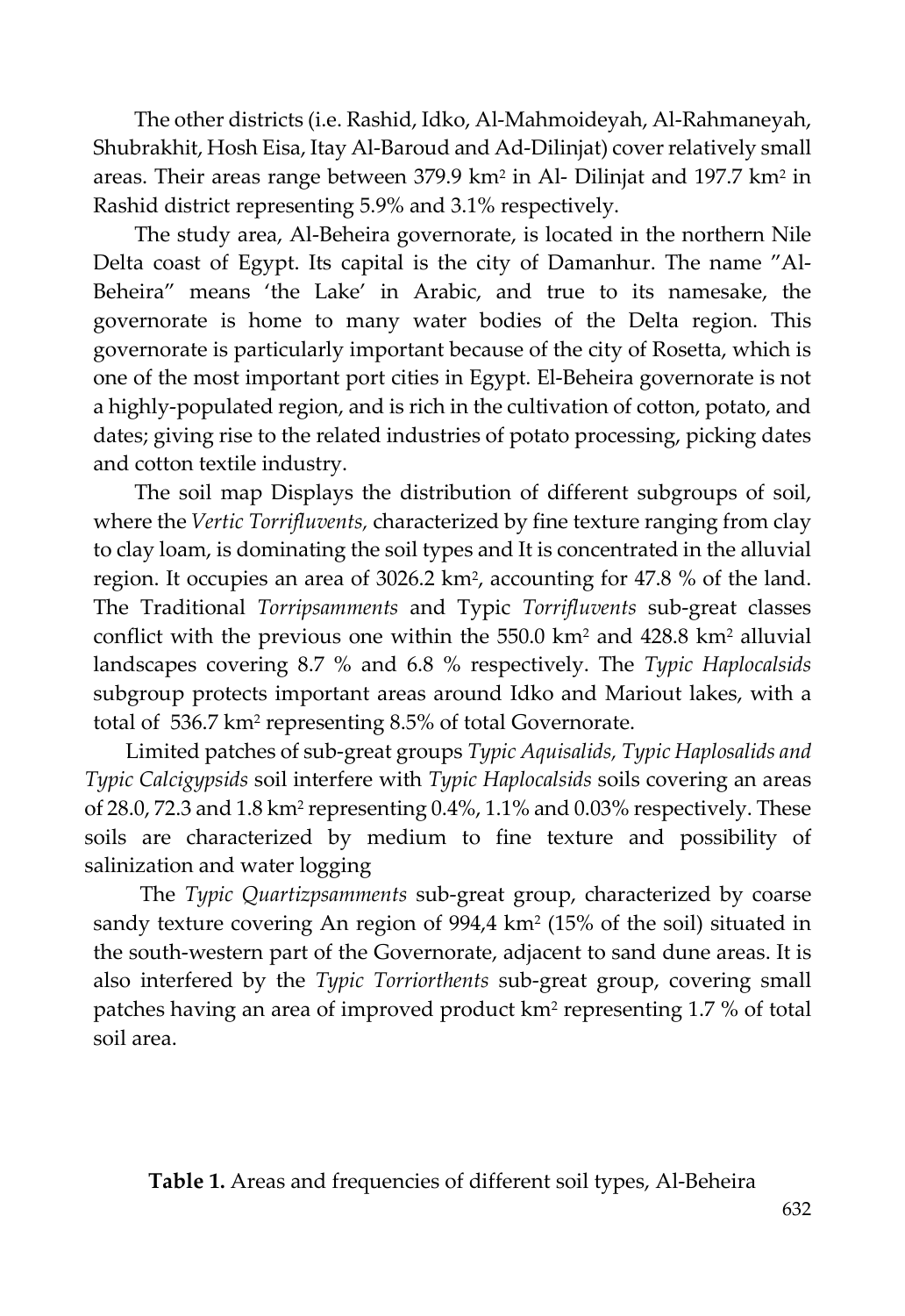| Type (Sub great group)     | Area $(Km2)$ | $\%$  |
|----------------------------|--------------|-------|
| Typic Aquisalids           | 28.0         | 0.4   |
| Typic Calcigypsids         | 1.8          | 0.03  |
| Typic Haplocalsids         | 536.7        | 8.5   |
| Typic Quartizpsamments     | 994.4        | 15.7  |
| Typic Haplosalids          | 72.3         | 1.1   |
| <b>Typic Torrifluvents</b> | 428.8        | 6.8   |
| Typic Torriorthents        | 107.3        | 1.7   |
| Typic Torripsamments       | 550.0        | 8.7   |
| Vertic Torrifluvents       | 3026.2       | 47.8  |
| Consolidated rocky ridge   | 7.8          | 0.1   |
| High dune                  | 430.9        | 6.8   |
| Sand dune                  | 149.7        | 2.4   |
| Total                      | 6333.9       | 100.0 |

#### Governorate

The field and lab investigated area, in current study, was selected at the northwest of the governorate (Figures 5 and 6 ) representing common soil classes and plant species, found in AL-Bhaira governorate, demonstrated in table (1). Enhanced classified satellite images and thematic maps were utilised to correct the data geometrically. Field validation was practiced to collect ground control points, in addition to digging and describe soil profiles with collection of representative soil and vegetation **cover** samples for measuring the spectroscopy. Also growth conditions and environment were observed and recorded to find its impact on spectral values of soil. In case that a relation is confirmed, thus growth environmental conditions can be predicted and decision support maybe achieved via spectral characterization curves, integrating remote sensing technologies will be value added and may be utilized for early detection of vegetation stress.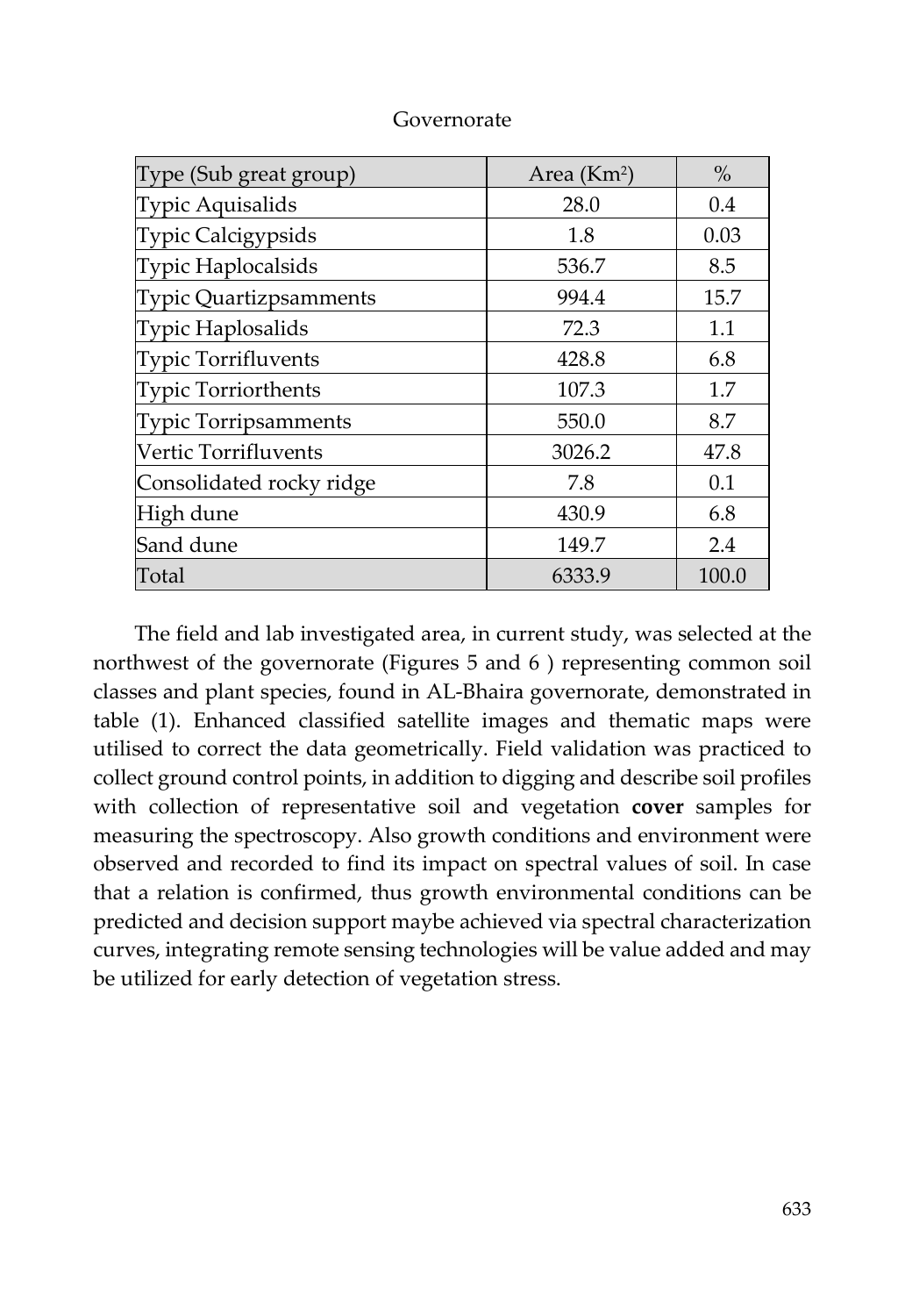

Figure 5. Landsat satellite image shows variability of vegetation cover types at Al-Beheira Governorate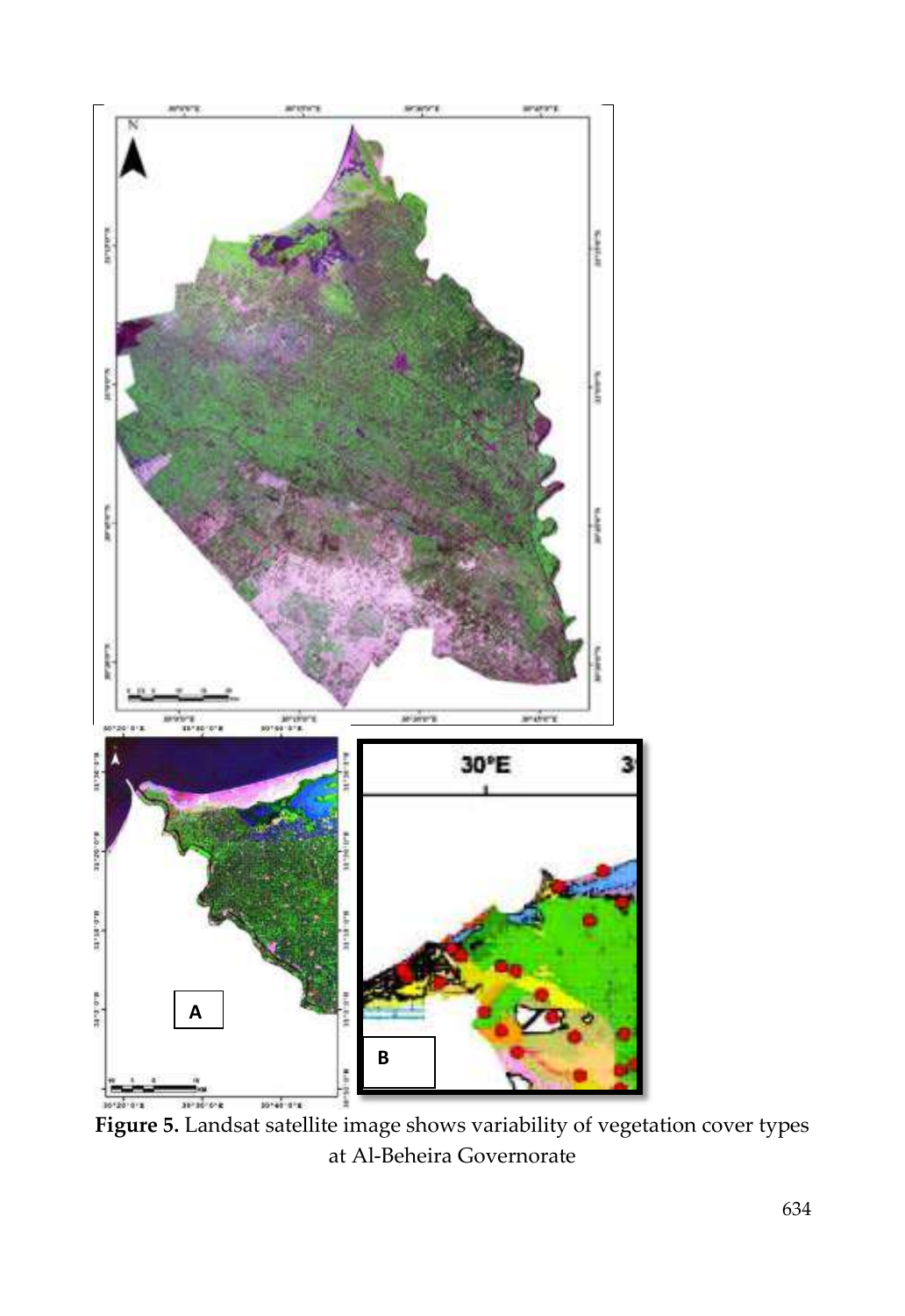#### **5.2. Spectral characterization of soil conditions**

The soil characterization Showed that changes in the reflectance and form of the spectral curves can be due to soil texture differences. The accepted correlation between the shape of NIR spectra and the soil texture agrees with the same truth (Mouazen 2005). In figure, mean spectral curves of different classes of soil texture are shown. Figure 6 concerns loamy sand textured soils, including > 70 % sand content, demonstrates relatively high reflectance. This reflection pattern is most probably due to the significant inclusion of quartz in the sand fraction, which raised the intensity of spectral reflectance (Webster 2007). The fine soil particles (I,e, Leather fraction) lead to the observed lower soil reflectance decreased when clay content dominated from phyllosilicates increased (Palacios 1998) and thus the organic carbon content increased. In general, soil reflectance was found to be relatively low in the Vis-NIR spectral domain, due to the high content of organic carbon.



**Figure 6:** Spectral signature for soil of variable texture, Al-Baheria governorate, Egypt.

#### **5.3. Spectral characterization of vegetation types and status**

The results showed that healthy cultivated plants induce higher reflectance values, in visible spectral bands, than infected ones, however healthy plants showed comparative higher reflectance throughout the whole spectrum. While all spectral zones, except short wave Infra-Red (SWIR), were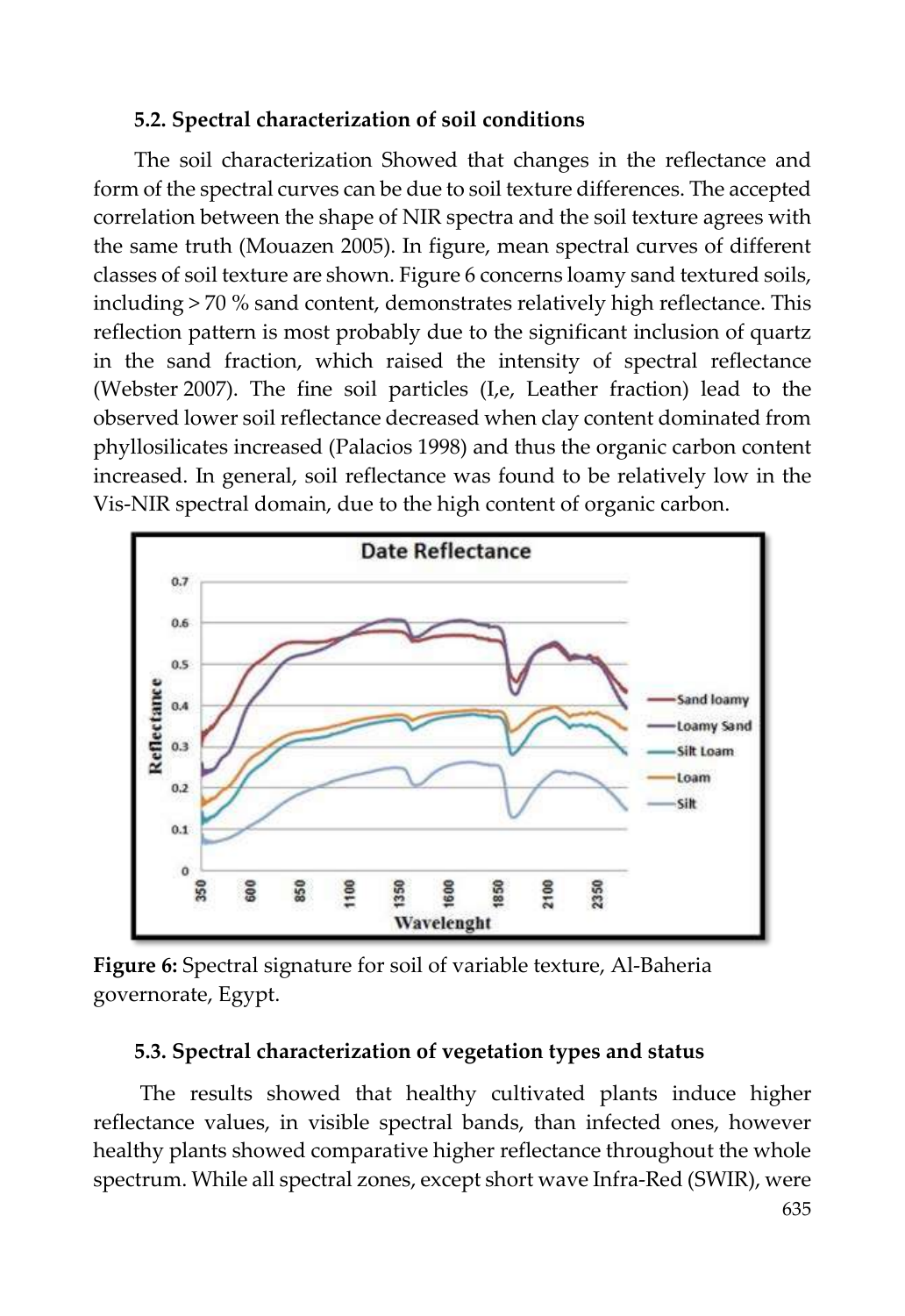effective to differentiate between healthy plants and infected ones, blue and the red spectral zones were ideal for such differentiation. Hyperspectral technology can play a major role in the spectroscopic characterization and spectral identification of plant species found in Egyptian wadies and deserts, especially those of high medical value. It proved excellent capacity in identifying effective spectral areas for the classification and conservation of these species.

## **6.Case Study Differentiation between different wild plants in North west coast of Egypt with GPS locations 6.1. General**

The selected case study area is located at the Egyptian north western coast that extends from Eldabaa area in the east to the west of Fuka  $(30° 28'$ 57.99" to 31° 41' 32.01" North) and from (26° 33' 35.36" to 28° 21' 25.41" East). The study case area (Figure 7) belongs administratively to the governorate of Matrouh with a total surface area of 17019 km2.



**Figure 7.** Location and landscape of study case 2. North-western coast of Egypt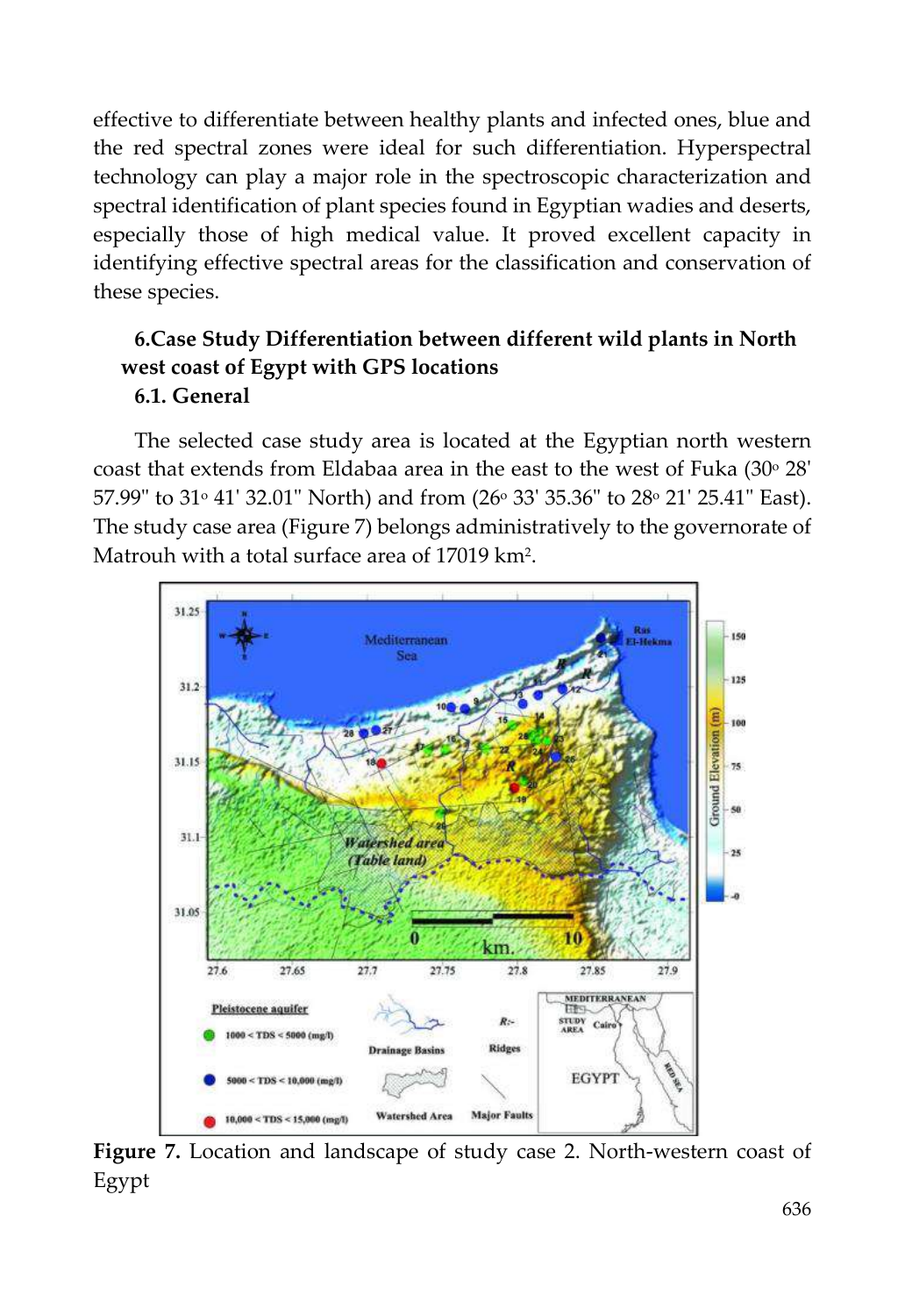The case study of a coastal region is characterized by a humid climate, where average temperature for the air is  $15 \text{ °C}$  during the survey period in December 2018. The mean rainfall is around 11.42 mm.

Comprehensive survey of the vegetation was carried out. , where representative samples of common plants species were collected and identified (Table 2) according to (Tackholm, 1974; Boulos, 1995, 1999, 2000, 2002 and 2009).

|                         |                            | יז נס־                      |                    |  |
|-------------------------|----------------------------|-----------------------------|--------------------|--|
| <b>Plant Name-Habit</b> | Latitude (N)               | Longitude (E)               | Plant Location     |  |
| Zygophyllum album       | 30:50'37.14"               | 28: 55' 58.44"              | Road sides         |  |
| Echinops                | 30:47' 37.5''              | 28: 58' 48.84''             | Non-saline         |  |
| spinossissimus          |                            |                             | depressions        |  |
| Dabaa Transect          |                            |                             |                    |  |
| Zilla spinosa           | 31º 03' 41.16"             | 28 <sup>°</sup> 12' 31.62"  | Cave mouth         |  |
| Atriplex halimus        | 31º 04' 00.66''            | 28 <sup>°</sup> 20' 05.52"  | Coastal sand dunes |  |
|                         | <b>Matruh Wadis</b>        |                             |                    |  |
| Phlomis floccosa        | 31º 21' 44.82''            | 27 ° 59' 31.02"             | Wadi bed           |  |
| Teucrium polium         | 31º 23' 42.48''            | 27 ° 01' 37.08"             | Wadi bed           |  |
| Peganum harmala         | 31º 21' 54.90"             | $27^{\circ}03'07.56'$       | Wadi slope         |  |
|                         | <b>Maktala Transect</b>    |                             |                    |  |
| Urginea maritima        | 31 <sup>°</sup> 30' 48.00" | 26 <sup>°</sup> 12' 06.66'' | Sand flats         |  |
| <b>Barrani Transect</b> |                            |                             |                    |  |
| Arisarum vulgare        | 31º 36' 31.74''            | 25 <sup>°</sup> 48' 30.78"  | Sand dunes         |  |
| Thymelaea hirsuta       | 31º 36' 32.36''            | 25 <sup>°</sup> 48' 28.22'' | Wadi beds          |  |
| <b>Sallum Transect</b>  |                            |                             |                    |  |
| Globularia arabica      | 31º 28' 50.22''            | 25 <sup>°</sup> 15' 57.20"  | Road sides         |  |
| Limonium tubiflorum     | 31º 30' 06.72''            | 25 <sup>°</sup> 18' 41.04"  | Saline depressions |  |

**Table 2.** Geographic Location of studied wild plants at study case Northwestern coast of Egypt

### **6.2. Defining plants optimum waveband zones**

Spectral reflectance of the wild plants has been measured by spectroradiometer for the analytical field (ASD field spec). The spectral reflectance may be divided as follows into six spectral zones: blue (350-440 nm), green (450-540 nm), red (550-750 nm), NIR (760-1000 nm), SWIR I (1010- 1775 nm), and SWIR II (2055-2315 nm).

The wavelength generated by hyper spectral techniques can be regarded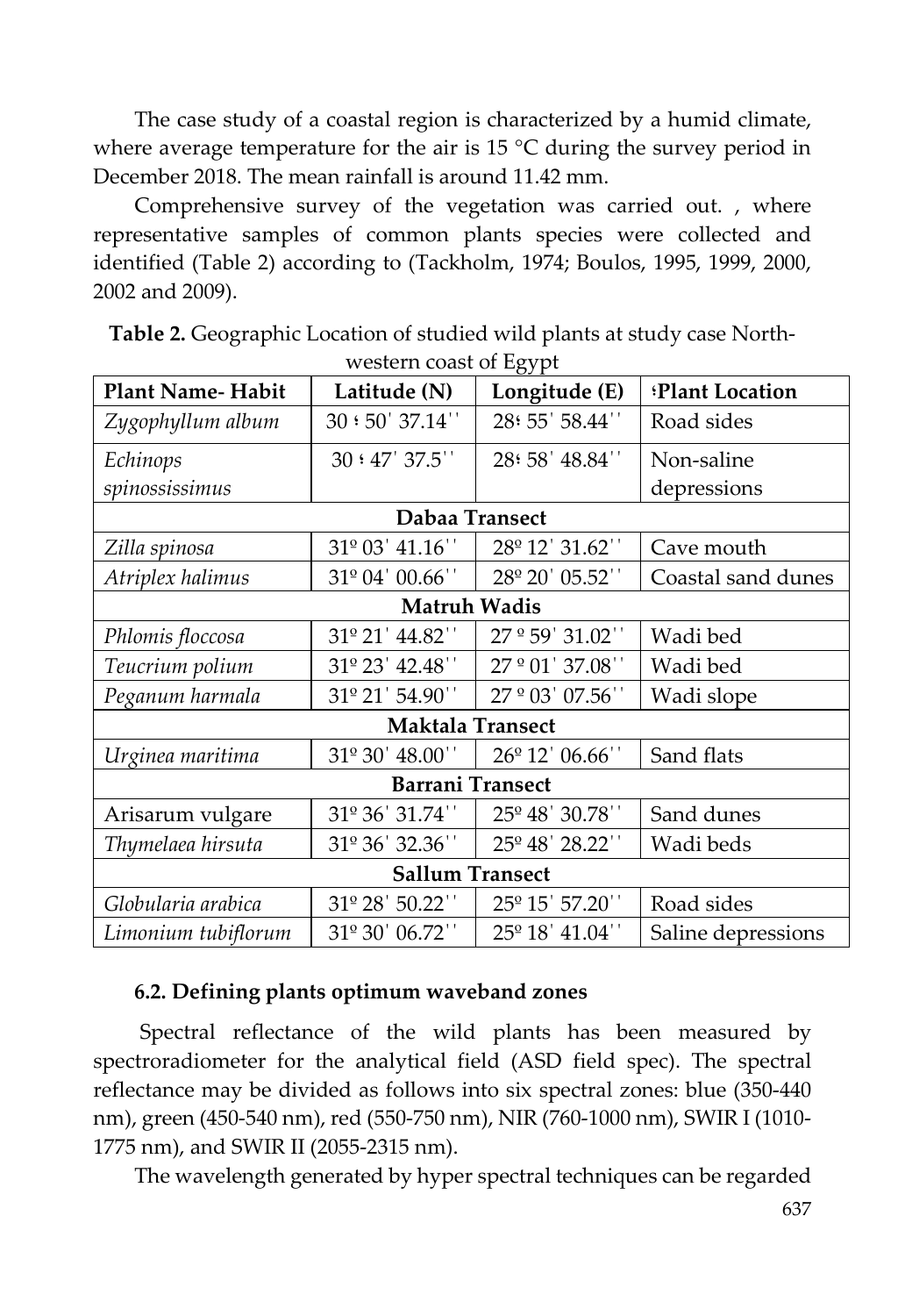as fingerprints in terms of number and location, as useful and efficient tools for identifying the samples studied. It was possible to distinguish and characterize a number of 11 natural plant types (Table 2). The measured values of vegetation spectral reflectance (Figure 8) indicate vegetable pigment concentration details, cellular structure, plant anomalies and humidity content, according to Wu et al (2008). The early practical utilization of spectral reflectance was oriented to determine pest infection in palm (Yones *et al.,* 2014), in strawberry (Abdel Wahab *et al.,* 2017). It is clear that that Near Infrared (NIR) and visible Blue spectral zone are the best for the discrimination between healthy and infected sugar beet plants. Fig. (9) shows the reflectance pattern of three plant; *Prunus dulcis* healthy and infected showing high similarity manner in reflectance but healthy *Prunus dulcis* reflectance is higher.

Moreover, the different infections have its specific own distinct reflection pattern. Such distinctive reflections are attributed to diversity of causative condition and symptoms related to infection type that result in somehow loss or increase in leave elements. Spectral Reflectance analysis for *Prunus dulcis*.



**Figure 8.** A number of ten wild plant species could be recognized by their spectral Signatures

**Table 3.** The optimum wavelength for and NDVI Value for differentiating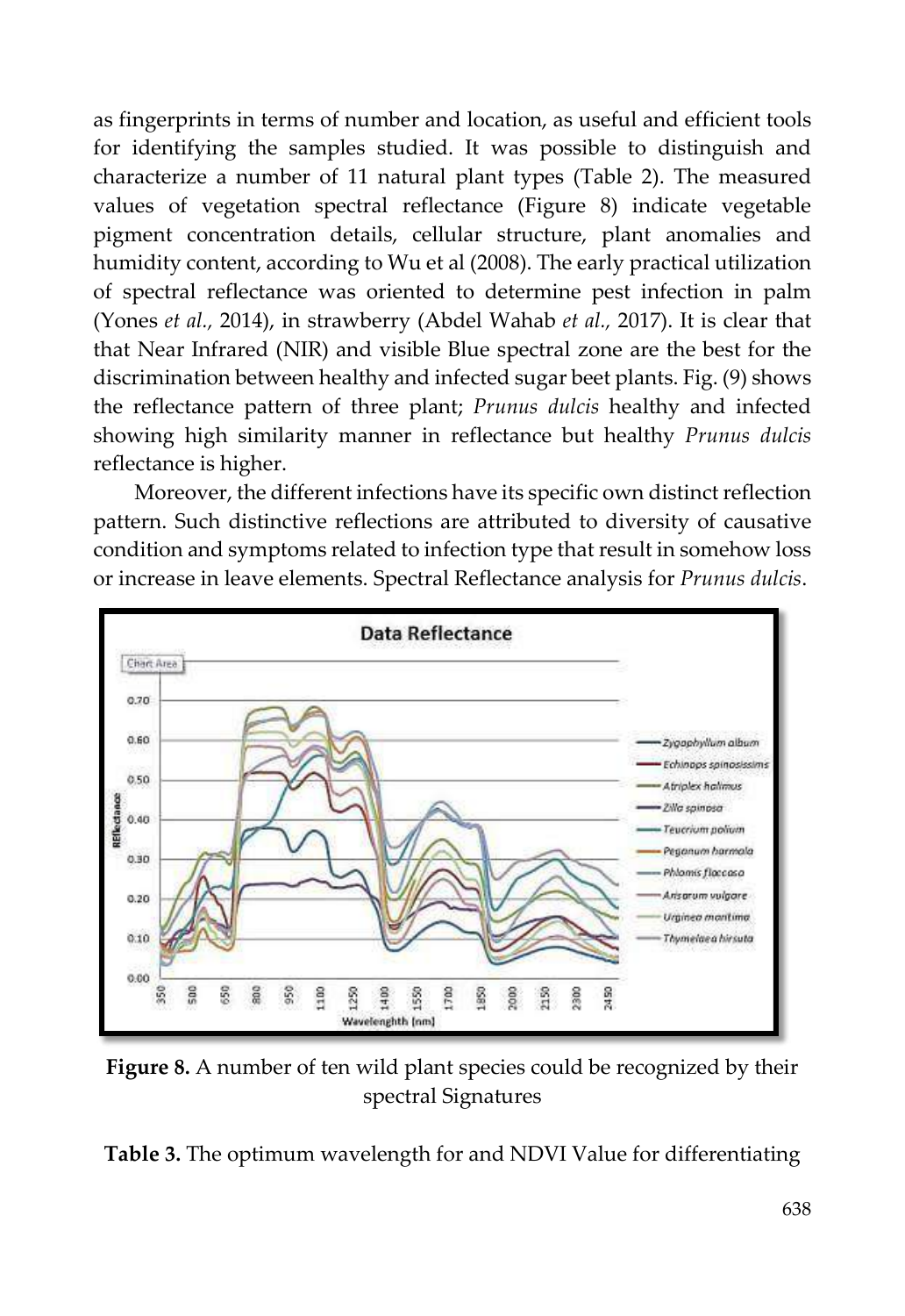# between Plant species.

| <b>Plant Name</b> | Wavelength (nm)                           | <b>NDVI</b> |  |
|-------------------|-------------------------------------------|-------------|--|
| Arisarum          | 1463-1485-1507                            |             |  |
| vulgare           |                                           | 0.51149     |  |
| <b>Asphodelus</b> | 1193-1215-1237-1259-1281-1303-1325-       |             |  |
| aestivus          | 1347-1369-1391                            | 0.0210      |  |
|                   |                                           |             |  |
| Atriplex halimus  | 969-991-1013-1035-1057-1079-1101-1123-    |             |  |
|                   | 1145-1167-1189-1211-1233-1255-1277-       | 0.5368      |  |
|                   | 1299-1321-1343-1365-1387-1409-1431-       |             |  |
|                   | 1453-1475-1497-1519                       |             |  |
| Echinops          | 808-830-852-874-896-918-940-962-984-      | 0.40009     |  |
| spinosissims      | 1006-1028-1050-1072-1094                  |             |  |
| <b>Glebionis</b>  | 1108-1130-1152-1174-1196-1218-1240-       |             |  |
| coronaria         | 1262-1284-1306                            | 0.2967      |  |
| Peganum           | 515-537-603-625-735-757-801-823-          | 0.296792    |  |
| harmala           | 911-955-1087                              |             |  |
| Phlomis           | 1332-1354-1376                            | 0.57858     |  |
| floccosa          |                                           |             |  |
| Teucrium polium   | 1279-1301-1323-1345-1345-1367-1389-       | 0.3253      |  |
|                   | 1411-1433-1455                            |             |  |
| Thymelaea         | 946-968-990-1012-1034-1056-1078-          |             |  |
| hirsuta           | 1100-1122-1144-1166-1188-1210-1232-       | 0.25467     |  |
|                   | 1254-1276-1298-1320-1342-1364-1386-       |             |  |
|                   | 1408 -1430 -1452- 1474 -1496 - 1518 -1540 |             |  |
| Urginea           | 1601-1623-1645                            | 0.56410     |  |
| maritima          |                                           |             |  |
| Zilla spinosa     | 1247-1291-1313-1401                       | 0.1286      |  |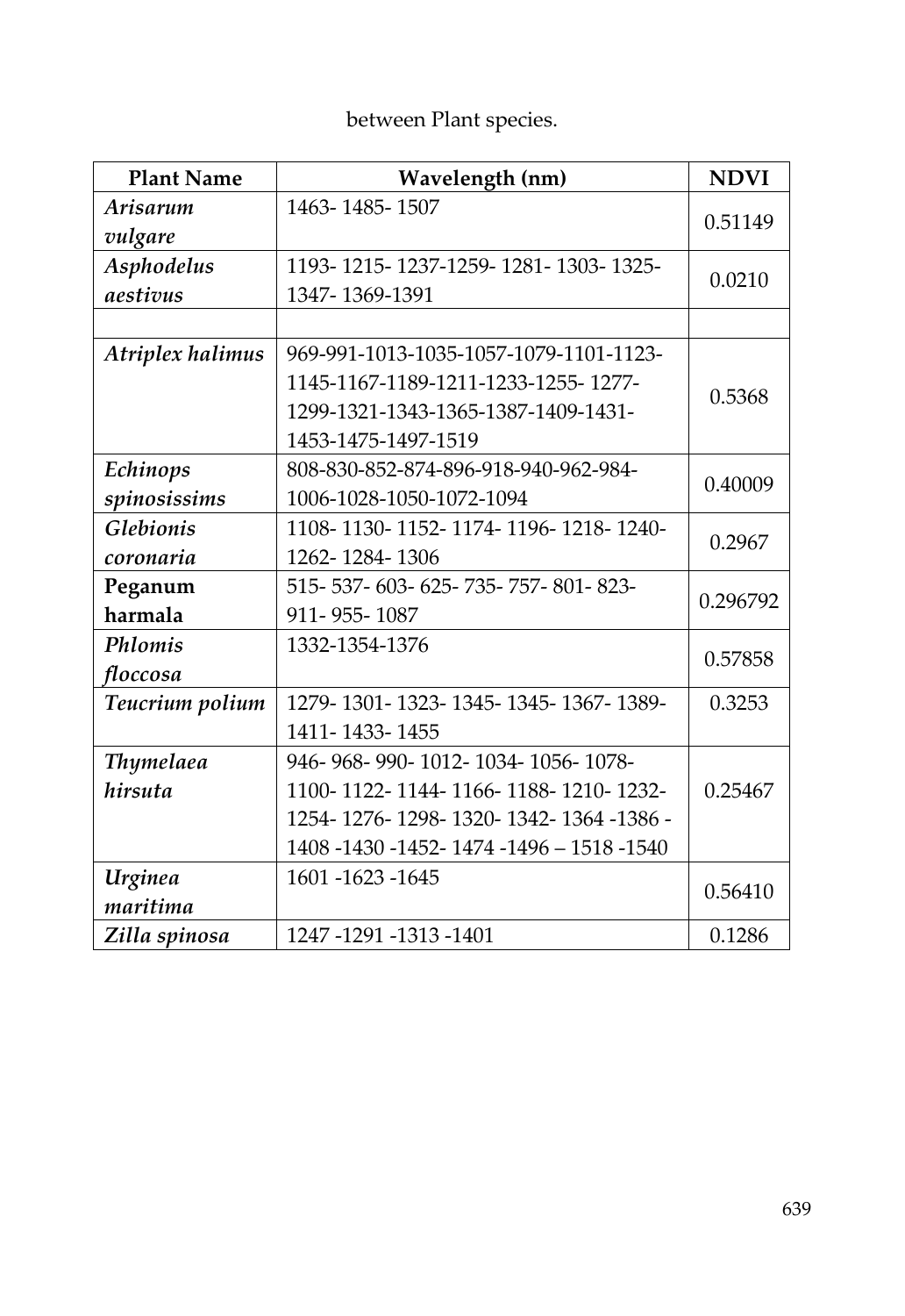



Note: The difference in reflectance pattern is as a result for insect devastation that results in somehow loss or increase in leave elements.



**Figure 10**. Spectral reflectance pattern for impact of chlorophyll on spectral reflection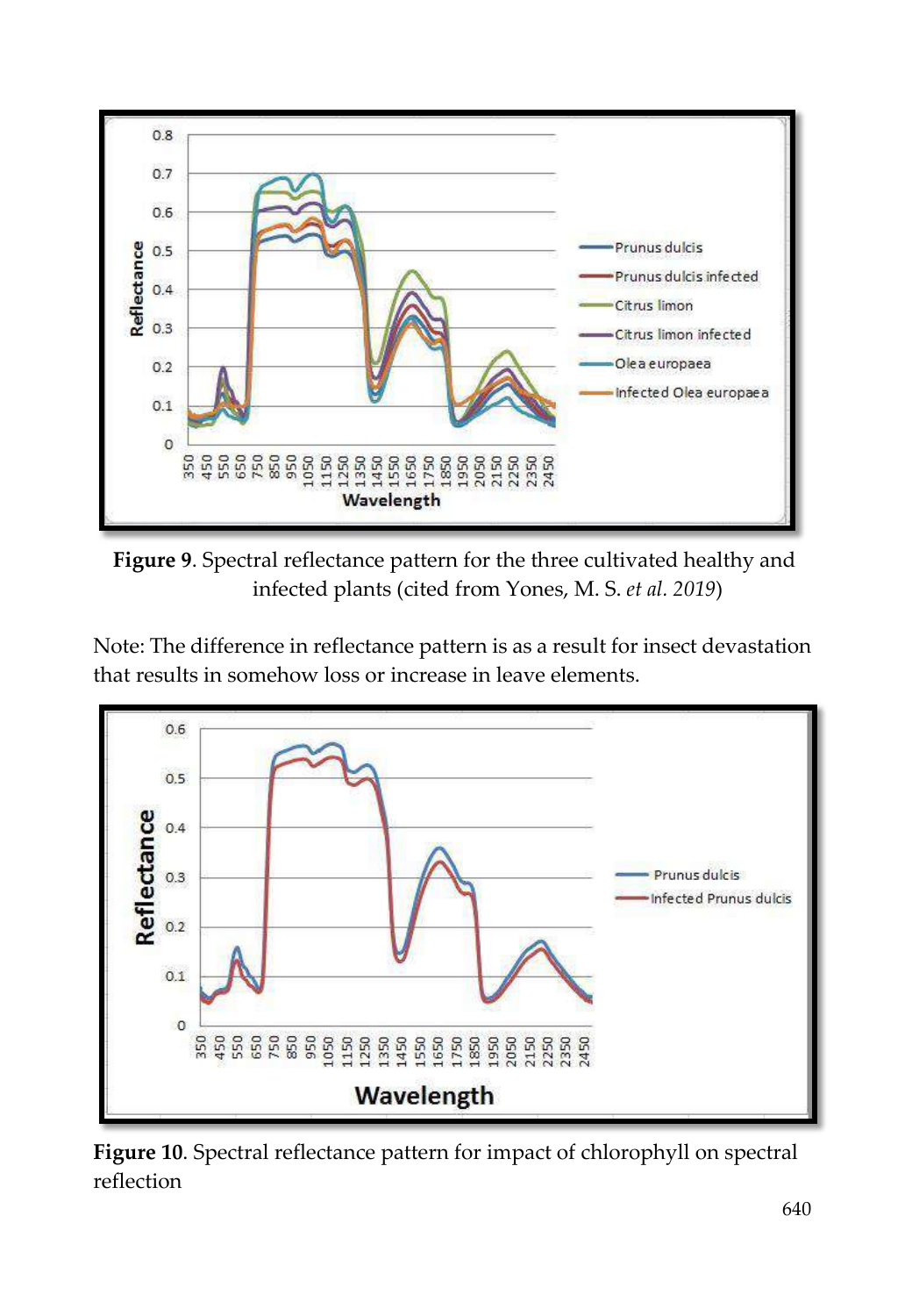#### **6.3. Assessment and detection of pest infestation**

Figure (10) indicates chlorophyll decrease at 550 nm, this result agreed with Elkins et al., 2002, as mites attacking almond trees, feeding on the leaves and remove chlorophyll. It was found that hyperspectral data assist in early identification for a diseased plant (Rumpf *et al.,* 2010).

The technical and capability progress of sensors improve the ability of obtaining hyper spectral data and specify the amount of plant pigments and its change (Blackburn, 2007).-

Assessment and detection of pest infestation was carried out in the study area from Dabaa to Foca. Twelve stands were selected to measuring plants spectrally. These stands were picked randomly at locations where there was considerable vegetation cover. Survey of pest infestation on sweet almond, citrus lemon trees and olives carried out during field observation. Spectral reflectance of all surveyed samples was laboratory measured by ASD spectroradiometer device to investigate healthy and infected plants.



**Figure 11.** The Spectral Reflectance manner to Healthy and infected *Citrus lemon* by whitefly.

Spectral analysis for the *C. limon* indicates water stress (Figure 11). The stress is clearly indicated at 950, 1150 and 1450 nm, coinciding with results obtained by El-Shirbeny (2012). It is also worth full to highlight chlorophyll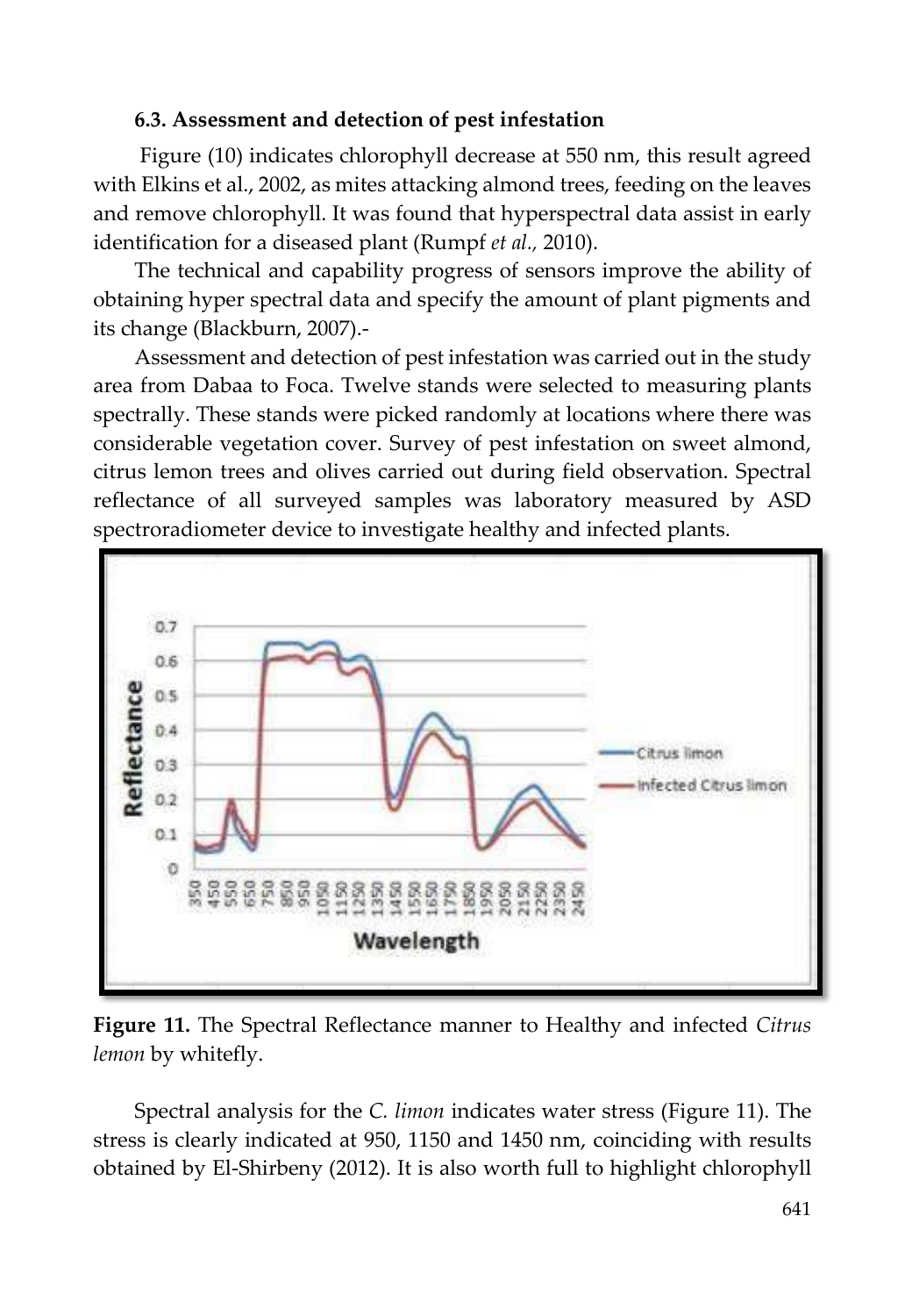stress at 550 nm, which agrees with Onillon, 1990. Yones et.al. (2019) investigations on *Tukey's* HSD test for *C. limon* revealed that red and blue spectral zones easily distinguish between healthy and infected *C. limon.* The same trend is found in Citrus lemon and Olea europaea (Figure 12).

VIS-NIRS has been used for the assessment of grain, fertilizers and soil qualities in agriculture (Ben-Dor and Banin, 1995; Faraji et al . , 2004; Mohan et al., 2005) and has proven to be a simple and convenient means of simultaneously analysing several soil constituents.

Calibrated soil properties with VIS-NIRS include soil moisture determination, SOC content, electrical conductivity ( EC), cation exchange capacity ( CEC), soil acidity, some macro- and micro-elements (Dunn et al., 2002; Velasquez et al., 2005).



**Figure 12.** The Spectral reflection manner to Healthy and infected *Olea europaea* by *Prays oleae*.

Absorption in the near-infrared spectral region (780– 2500 nm) is dominated by molecules that contain strong bonds between light atoms. Specifically, these are molecules that contain C-H, N-H or O-H bonds. This makes the near infrared region particularly useful for measuring forms of carbon, nitrogen and water. VIS-NIRS is a rapid and non-destructive analytical technique that correlates diffusely reflected near-infrared radiation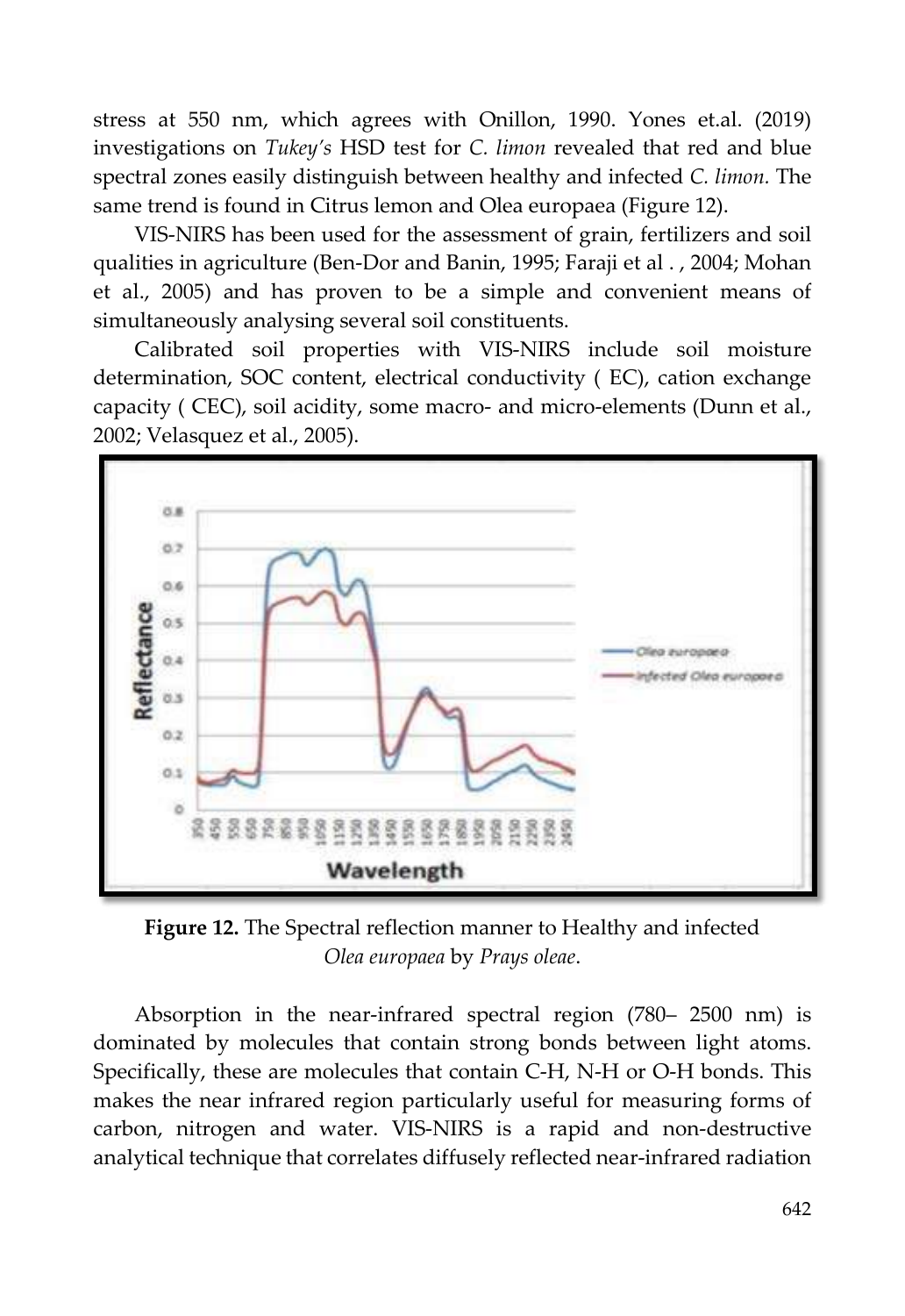with the chemical and physical properties of materials (Chang and Laird, 2002). One interesting advantage of VIS-NIRS is that the size of spectrometers is rather small so that they can be field-portable (Christy, 2008). The objective of this work was to investigate the usefulness of VIS-NIRS in determining various soil chemical property (SOC content, soil acidity, content of available Mg, K, and P) and a single physical property (clay content) in topsoil (0–25 cm) from a soil sampling grid field. With that aim in mind, two calibration schemes have been elaborated. Results discrepancies between the two calibration schemes are discussed in relation to predicted sample localization and soil texture variability.

#### 7.**Conclusion**

It is hope to use the soil and plant spectral manner as indictor linked with their characteristics and status. Few successful stories have already started with appearance of the imaging spectrometers. Jeffrey et. al. (2002) developed a database to incorporate and reference other metadata (i.e. scientific progress Data, specifications of the equipment, documents of reference, photographs and images). User could manage to locate and extract signature of interest by searching and filtering utilities. Moreover, available application tools including two- and three-dimensional Visualisation, data on signatures, and matching surfaces, in addition to exporting data are currently available, , Likewise, A good prediction was elaborated for the soil moisture content by red channel feature correlation. Different study efforts were done to link the field information with textural image analyses (AI-Abed, Lewis and Samson, 1989; Varvel *et al.* 1999; Shibusawa *et al.,* 1999).

The red channel correlation function also provided a strong predictor for the moisture content. The image processing technique is one of the difficult methods that can be used to gather field specific knowledge. Using AI-Abed, Lewis, and Samson (1989) used Cob-splitting technique for the separation of soil moisture groups used textural image analysis to estimate sludge moisture levels. While Varvel et al. (1999) attempted to use the aerial image to explain the spatial variability of cornfield organic matter and phosphorus levels. Another approach is the spectroscopic approach. Real time soil spectrophotometer has been developed (Shibusawa et al., 1999, 2CXX) and tested several times both in the laboratory and on the field (I Made Anom et al., 2001). The results showed, however, that if the original reflectance were used to predict the soil parameters without any pretreatments, the prediction accuracy was very low. When pretreatments were added to reflectance, the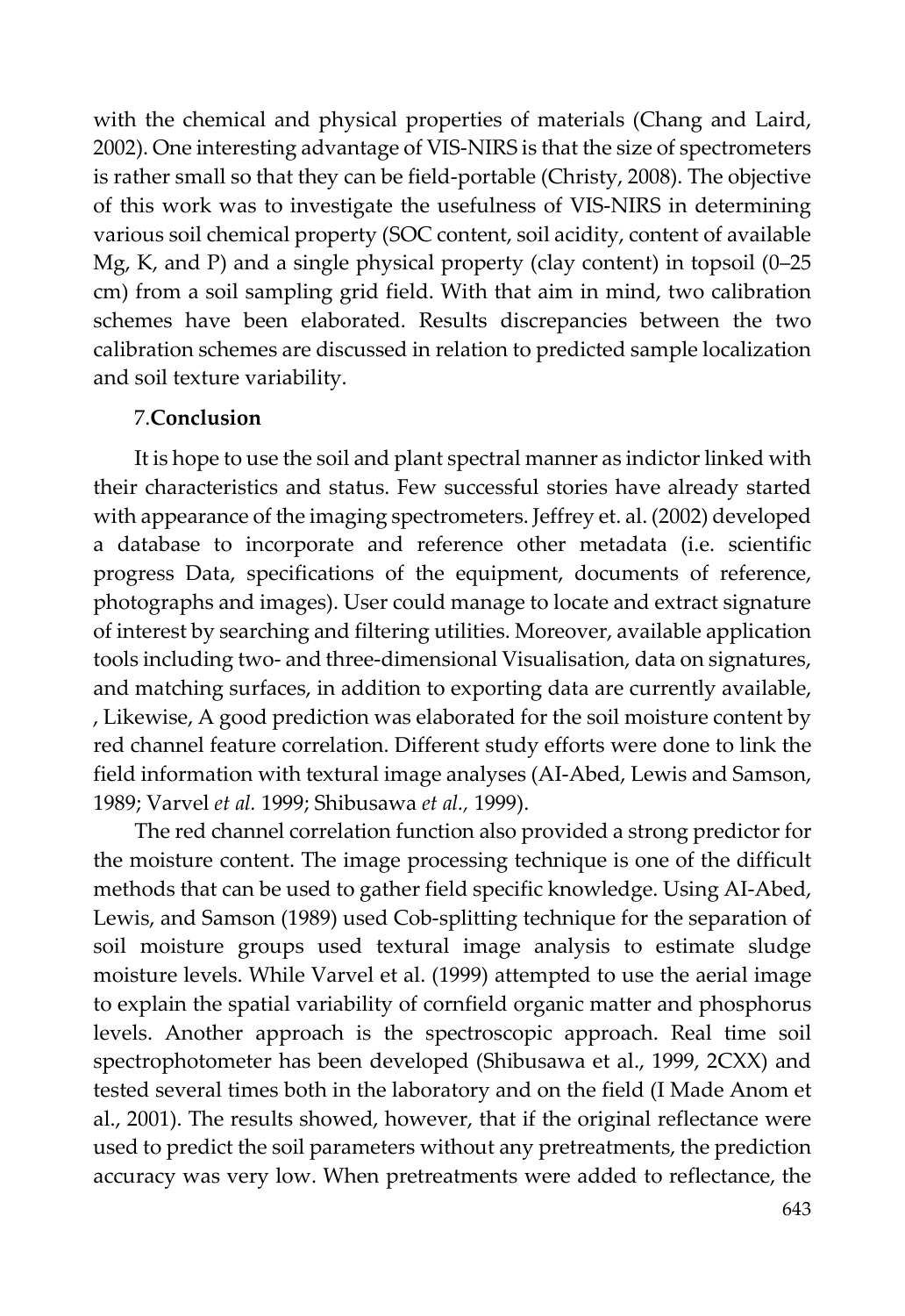prediction accuracy improved but with time and soil type the reflectance wavelengths used to predict soil parameters were increasing. Many attempts have been made to improve the accuracy and repeatability of the prediction models, such as observing the surface angle effect, surface condition and surface temperature on the soil absorbance (Sato, 2001).

### **References**

- Abdel Wahab, H., Aboelghar, M., Ali, A. M. and Yones, M., 2017.Spectral and Molecular Studies on Gray Mold in Strawberry. Asian J. Plant Pathol., 11(4),167-173
- Al-Abed, S. R., Lewis, D. T., & Samson, S. A. (1989). Use of color splitting and a computer technique to separate soil moisture groups. Soil Science Society of America Journal, 53(6), 1812-1818.
- Ben-Dor E., Banin A., (1995). Near-Infrared analysis as a rapidmethod to simultaneously evaluate several soil pr). Potential Use of Near Infrared Refl ectance Monitoring in Precision Agriculture. Commun. Soil Sci. Plant Anal., 37: 2171-2184.
- Ben-Dor E., Banin A., 1995. Near-Infrared analysis as a rapidmethod to simultaneously evaluate several soil properties, Soil Sci. Soc. Am., 59: 364- 72
- Blackburn, H. D. (2007). Integrating policies for the management of animal genetic resources with demand for livestock products and environmental sustainability. Animal Genetic Resources Information, 41, 53.

Boulos, L. (1995). Flora of Egypt. Checklist.

Boulos, L. (1999). Flora of Egypt, vol. 1. *Cairo: Al Hadara Publishing*, *417*.

- Boulos, P., & Adachi, J. D. (2000). Guidelines for the prevention and therapy of glucocorticoid-induced osteoporosis. Clinical and Experimental Rheumatology, 18(5; SUPP/21), S-79.
- Boulos, P. B. (2002). Complicated diverticulosis. Best Practice & Research Clinical Gastroenterology, 16(4), 649-662.
- Boulos, L. (2009). Flora of Egypt checklist, revised annotated edition. Al-Hadara Publishing, Cairo, 198-201
- Chang, C. W., & Laird, D. A. (2002). Near-infrared reflectance spectroscopic analysis of soil C and N. Soil Science, 167(2), 110-116.
- Christy, C. D. (2008). Real-time measurement of soil attributes using on-thego near infrared reflectance spectroscopy. Computers and electronics in agriculture, 61(1), 10-19.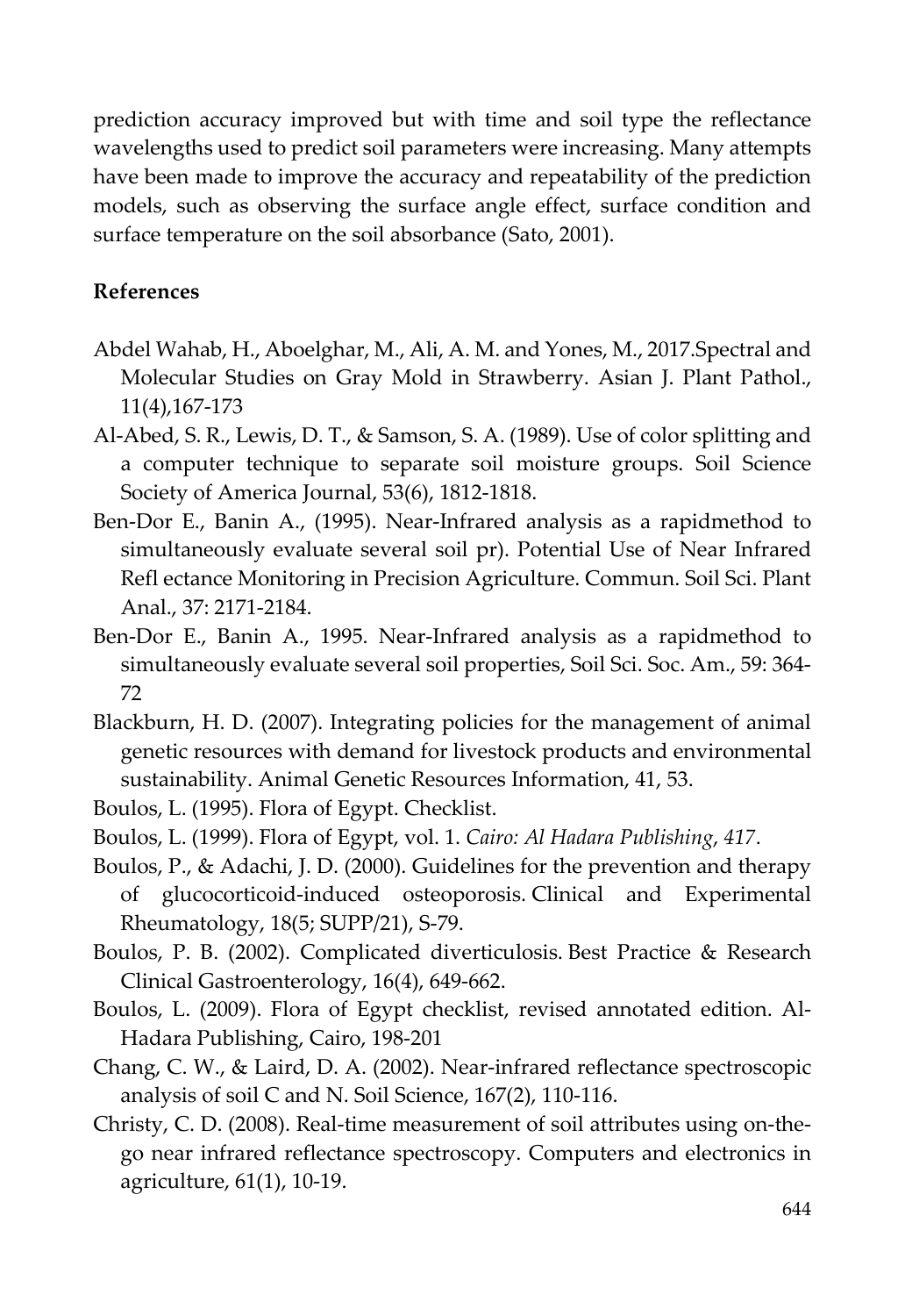- Conoco- The Egyptian General Petroleum Corporation, Cairo, (1989). Geologic
- Dunn B.W., Beecher H.G., Batten G.D., Ciavarella S., 2002. The potential of near-infrared reflectance spectroscopy for soil analysis — a case study from the Riverine Plain of southeastern Australia. Austr. J. Exp. Agric., 42: 607-614
- Elkins, R. B., Van Steenwyk, R. A., Varela, L. G., Pickel, C., Gubler, D., and Elmore, C. L., 2002. UC IPM pest management guidelines: Pear. University of California Statewide Integrated Pest Management Program
- El-Shirbeny, M. A., 2012. Modeling Yield Response to Water under Climate Change Conditions, Unpublished Ph.D. thesis. Arid Land Agricultural Graduate Studies and Research Institute, Faculty of Agriculture, Ain Shams University.
- Faraji H., Crowe T., Besant R., Sokhansanj S., Wood H., 2004. Prediction of moisture content of potash fertilizer using NIR, spectroscopy. Biosyst. Eng., 46: 3.45-3.48.
- Gad, A. (2011). Egyptian Digital Land Resources Database for Agriculture Purposes. Book issued by NARSS December 2011, 2 volumes, 788 pages and 3 Annexes
- Huete, A.R. (2004) Remote Sensing For Environmental Monitoring, Environmental Monitoring and Characterization, 2004
- Anom, S. I. M., Shibusawa, S., Sasao, A., Sakai, K., Sato, H., Hirako, S., & Blackmore, S. (2000a). Soil parameter maps using the real-time soil spectrophotometer. In Proceedings of the 5th International Conference on Precision Agriculture, Bloomington, Minnesota, USA, 16-19 July, 2000 (pp. 1-17). American Society of Agronomy.
- Anom, S. I. M., Shibusawa, S., Sasao, A., Sakai, K., Sato, H., Hirako, S., & Blackmore, S. (2000). Moisture, soil organic matter and nitrate nitrogen content maps using the real-time soil spectropho-tometer. *IFAC Proceedings Volumes*, *33*(29), 307-312.
- Anom, S. I. M., Shibusawa, S., Sasao, A., & Sakai, K. (2001). Scanning Strategies in Describing Spatial Variability of Soil Parameters Using the Real-time Soil Spectrophotometer. *Journal of The Japanese Society of Agricultural Machinery*, *63*(Supplement), 411-412.
- Jeffrey G. Ruby and Robert L. Fischer "Spectral signatures database for remote sensing applications", Proc. SPIE 4816, Imaging Spectrometry VIII, (8 November 2002); https://doi.org/10.111 7/12.453793
- 645 Jimenez-Palacios, J. L. (1998). Understanding and quantifying motor vehicle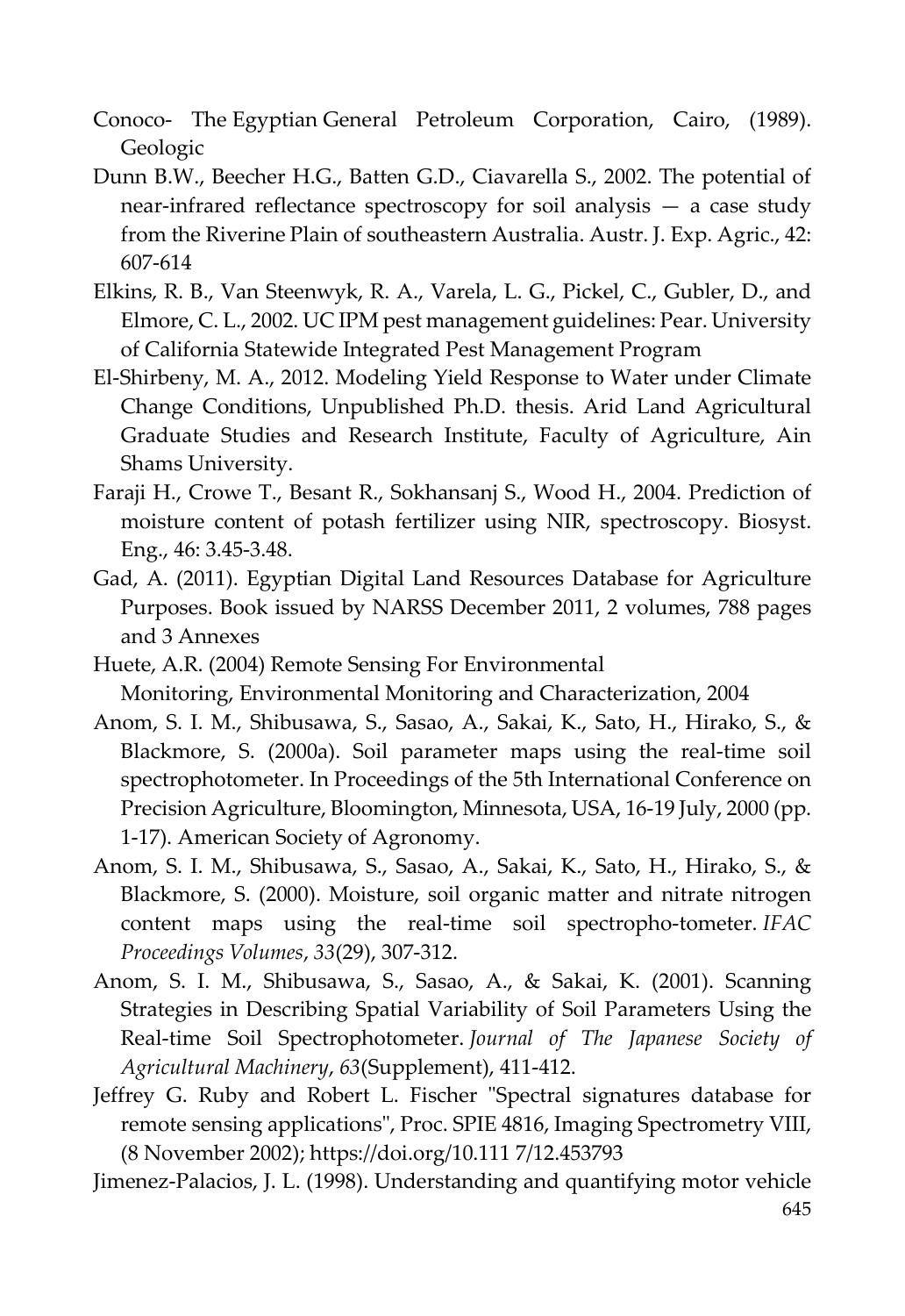emissions with vehicle specific power and TILDAS remote sensing. Massachusetts Institute of Technology.

- Mohan L.A., Karunaka`ran C., Jayas D.S., White N.D.G., (2005). Classification of bulk cereals using visible and NIR reflectance characteristics. Canad. Biosyst. Eng., 7: 7.7-7.14.
- Mouazen AM, Karoui R, De Baerdemaeker J, Ramon H (2005) Classification of soil texture classes by using soil visual near infrared spectroscopy and factorial discriminant analysis techniques. Journalof Near Infrared Spectroscopy 13:231-240.
- Muhammad Aqeel Ashraf, Mohd. Jamil Maah and Ismail Yusoff (2011). Introduction to Remote Sensing of Biomass, *Open access peer-reviewed chapter, DOI: 10.5772/16462*
- Northern West Coast of Egypt. Egypt. Acad. J. Biolog. Sci., 12(3):73– 38(2019) Egyptian Academic Journal of Biological Sciences A. Entomology, ISSN 1687- 8809 http://eajbsa.journals.ekb.eg/Webster R, Oliver MA (2007), Geostatistics for environmental scientists (2nd edn). Wiley, Chichester, UK, pp. 330.
- Onillon, J. C. (1990). The use of natural enemies for the biological control of white flies.
- Palacios-Orueta A, Ustin SL (1998), Remote sensing of soil properties in the Santa Monica mountains I. Spectral analysis. Remote Sensing of Environment 65: 170-183.
- Rumpf, T., Mahlein, A. K., Steiner, U., Oerke, E. C., Dehne, H. W., & Plümer, L. (2010). Early detection and classification of plant diseases with support vector machines based on hyperspectral reflectance. Computers and electronics in agriculture, 74(1), 91-99.
- Sato, K., and Katayama-Yoshida, H. (2001). Stabilization of ferromagnetic states by electron doping in Fe-, Co-or Ni-doped ZnO. Japanese Journal of Applied Physics, 40(4A), L334.
- Shibusawa, S., Li, M. Z., Sakai, K., Sasao, A., Sato, H., Hirako, S., & Otomo, A. (1999). Spectrophotometer for real-time underground soil sensing. American Society of Agricultural Engineers: St. Joseph, MI, USA.
- Täckholm, V. (1974). Students' flora of Egypt, 2nd. *Cairo University, Egypt*, *888*
- Van Vuuren J.A.J., Meyer J.H. Claassens A.S., 2006. Potential Use of Near Infrared Refl ectance Monitoring in Precision Agriculture. Commun. Soil Sci. Plant Anal., 37: 2171-2184.
- Velasquez E., Lavelle P., Barrios E., Joffre R., Revers F., 2005. Evaluating soil quality in tropical agroecosystems of Colombia using NIRS. Soil Biol.